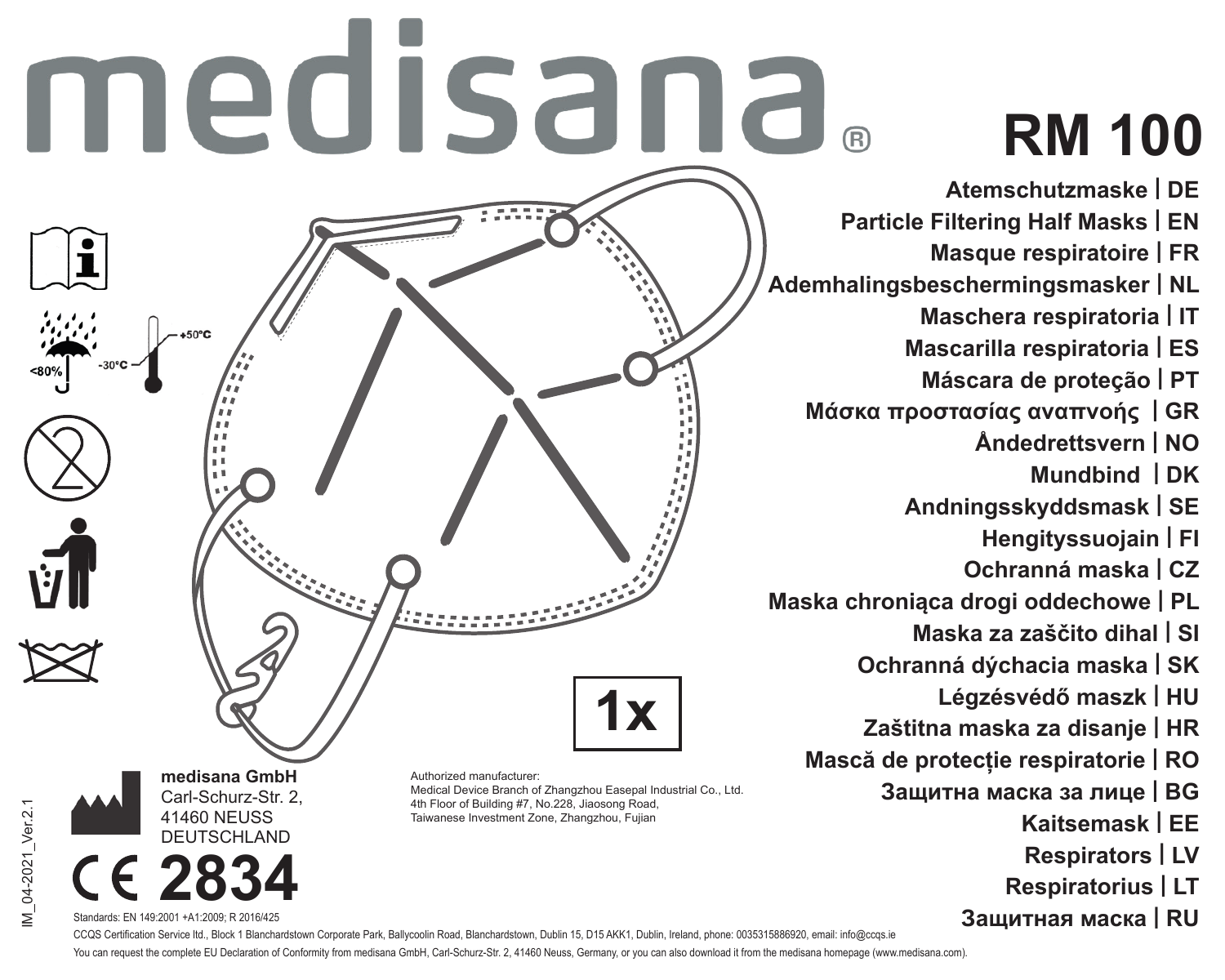















## **ANWEISUNGEN ZUM ANLEGEN**

- 1. Halten Sie die Halbmaske über die Nase und den Mund.
- 2. Ziehen Sie die Kopfbänder hinter die Ohren und befestigen Sie die Bänder hinter dem Kopf mit dem Kopfbänder-Clip.
- 3. Passen Sie den Nasenclip so an, dass er sicher um die Nase liegt, und schmiegen Sie die Enden gegen die Wangen, um eine gute Dichtheit zu erzeugen.
- 4. Halten Sie zur Prüfung der Dichtheit beide Hände über die Maske, und atmen Sie kräftig aus. Sofern Luft aus dem Nasenraum austritt, drücken Sie den Nasenclip fester an, bei Luftaustritt an den Seiten passen Sie die Kopfbänder an.
- 5. Wiederholen Sie die Anpassungen, bis die Maske dicht ist.
- 6. Sollte die Maske nicht dicht sein, betreten Sie nicht den verunreinigten Bereich, da ansonsten Ansteckungsgefahr besteht.

#### **Benutzerhinweise**

Eine Nichtbeachtung der Gebrauchsanweisungen und Warnhinweise zu dieser Maske kann zu einer Verminderung ihrer Wirksamkeit und Konformitätserklärung liegt jeder handelsüblichen Verpackungsgröße bei. Wie bei jedem Atemschutzgerät muss der Träger vor der Nutzung entsprechend geschult werden. Benutzer sollten vor dem Anlegen stets prüfen, ob die Maske in einem guten Gebrauchszustand sowie frei von Verunreinigungen, Schäden an den Kopfbändern usw. ist.

#### **Einschränkung**

Unter folgenden Umständen dürfen Sie die Atemschutzmaske nicht benutzen bzw. einen verunreinigten Bereich nicht betreten bzw. darin bleiben:

- 1. Die Umgebungsluft enthält weniger als 19,5 % Sauerstoff.
- 2. Sie riechen oder schmecken den Schadstoff.
- 3. Zum Schutz gegen Gase oder Dämpfe.
- 4. Die Schadstoffe oder deren Konzentrationen sind unbekannt bzw. unmittelbar lebens- oder gesundheitsgefährlich.
- 5. Beim Sandstrahlen, Farbsprühen und bei Asbestbehandlungen.
- 6. Unter explosiver Atmosphäre.

#### **Warnhinweise**

Der Kopfbänder-Clip kann Einfluss auf die Dichtigkeit der Maske haben. Ein zu festes Anziehen der Bänder durch den Clip kann zu einem ungenauen Sitz der Maske führen. Bitte prüfen Sie die Dichtigkeit der Maske bei angebrachtem Kopfbänder-Clip wie in der "ANWEISUNGEN ZUM ANLEGEN" beschrieben nochmals.

- 1. Diese mit dem Zeichen "NR" versehene Maske ist zur einmaligen Verwendung bestimmt.
- 2. Die vom Hersteller vorgegebene Konfiguration darf nie ersetzt bzw. modifiziert werden, und es dürfen keine Komponenten hinzugefügt oder weggelassen werden.
- 3. Diese Maske hilft beim Schutz vor bestimmten Partikelverunreinigungen, verhindert jedoch nicht vollständig das Risiko auf Ansteckung oder Infektion.
- 4. Sofern Gesichtshaar unter die Gesichtsversiegelung gerät, werden die Dichtheitsanforderungen ggf. nicht erfüllt.
- 5. Wechseln Sie umgehend die Maske, wenn Ihnen das Atmen schwerfällt oder die Maske beschädigt bzw. deformiert wird.
- 6. Wechseln Sie die Maske, wenn die Dichtheit über dem Gesicht nicht erreicht werden kann.

#### **Lagerung**

- 1. Lagern Sie die Maske bei Nichtverwendung in einem dichten Behälter außerhalb der verunreinigten Bereiche.
- 2. Bewahren Sie die Maske während des Transports in der Originalverpackung auf.

Schutzstufe: FFP2 NR mit Schutzgrad 95 % Haltbarkeit: zur einmaligen kurzzeitigen Verwendung vorgesehen; bei Lagerung im geschlossenen Beutel: 3 Jahre. Größe (gefaltet): 106,7mm x 155mm Art. Nr.: 33333 (VPE 10), 33335 (VPE 5), 33337 (VPE 25) Lagerung: Trocken, <80 % Luftfeuchtigkeit, -30°C bis +50°C

#### **User Instructions**

zu dieser Maske kann zu einer Verminderung ihrer Wirksamkeit und **aus der Ausfertung allt ihren** Streeposure can reduce the effectiveness gef. zu Krankheiten oder Behinderungen führen. Eine Ausfertigung der einer der Ausfe Failure to follow the instructions and warning on the use of this mask during all times of exposure can reduce the effectiveness of the mask and could result in illness or disability. A copy of the Declaration of Compliance will be supplied / provided with every smallest commercially available package. As with any respiratory device, the wearer must be adequately trained prior to use. Before use, the wearer should always check the mask is in good condition - no dirt, no damage to ear loops etc.

#### **Limitation**

Do not use the respirator or enter or stay in a contaminated area under the following circumstances:

- 1. Atmosphere contains less than 19.5 % oxygen.
- 2. If you smell or taste contaminant.
- 3. For protection against gases or vapors.
- 4. Contaminants or their concentrations are unknown or immediately dangerous to life or health.
- 5. For sandblasting, paint-spray operations and asbestos treatment.
- 6. In explosive atmospheres.

#### **Warnings**

Mask holder clip may have influence on the leakage of the mask. Overly tightening of the ear loops through the clip may lead to inaccurate fitting of the mask. Please check leakage with attached mask holder clip as described in FITTING INSTRUCTION again.

- 1. This mask marked "NR" is for single use only.
- 2. Never substitute, modify, add, or omit parts in the configuration as specified by the manufacture.
- 3. This mask helps protect against certain particulate contaminants but does not completely eliminate exposure to the risk of contracting disease or infection.
- 4. It is unlikely that the requirements for leakage will be achieved if facial hair passes under the face seal.
- 5. Change the mask immediately if breathing becomes difficult or the mask becomes damaged or distorted.
- 6. Change the mask if a proper face seal cannot be achieved.

#### **Storage**

- 1. Store the mask in a sealed container away from contaminated areas when not use.
- 2. Store the mask in the original packing during transport.

Protection level: FFP2 NR with degree of protection 95 % Shelf life: intended for single short-term use; when stored in closed bag: 3 years. Size (folded): 106,7mm x 155mm Art. No.: 33333 (VPE 10), 33335 (VPE 5), 33337 (VPE 25) Storage: dry, <80% humidity, -30°C to +50°C

## **FITTING INSTRUCTION**

- 1. Hold the particle half mask in position over the nose and mouth.
- 2. Pull the ear loops behind the ears and attach the two straps with the clip behind the head.
- 3. Ensure the nose clip is securely moulded around the nose, resting the ends against the cheek to obtain a good seal.
- 4. To check for proper fit, cup both hands over the mask and exhale vigorously. If air leaks around the nose. tighten the nose clip, if air leaks around the edge, reposition the ear loops for better fit.
- 5. Repeat adjustments until the mask is sealed properly.
- 6. If a proper seal cannot be achieved do not enter the contaminated area or it may cause illness.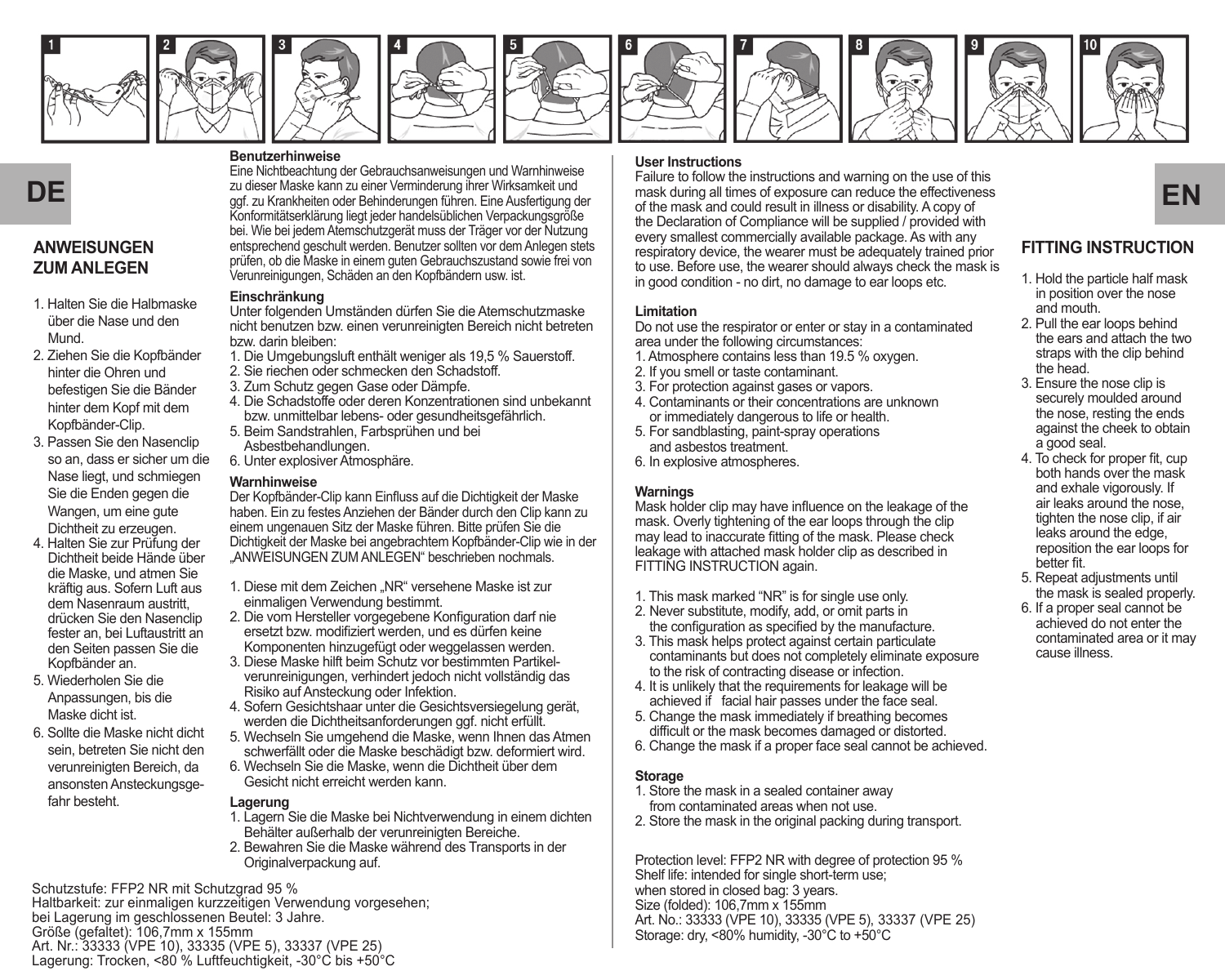

















#### INSTRUCTIONS DE MISE EN PLACE

- 1. Mettre le demi-masque de filtration des particules sur le nez et la bouche.
- 2. Tirez les bandeaux derrière les oreilles et fixez les bandeaux derrière la tête à l'aide du clip pour bandeaux.
- 3. S'assurer que le pince-nez est solidement moulé autour du nez en reposant les extrémités contre les joues pour obtenir une bonne fermeture.
- 4. Contrôler le bon positionnement, poser les deux mains sur le masque et respirer vigoureusement. S'il y a des fuites d'air autour du nez, resserrer le pince-nez, s'il y a des fuites d'air sur les bords, repositionner le harnais de tête pour un meilleur positionnement.
- 5. Répéter l'ajustement jusqu'à ce que le masque soit parfaitement hermétique.
- 6. S'il n'est pas possible de le rendre hermétique, ne pas entrer dans la zone contaminée, car cela pourrait provoquer des maladies.

#### **Instructions d'utilisation**

Le non-respect des instructions et avertissements sur l'utilisation de ce masque pendant toute la durée d'exposition peut réduire l'efficacité du masque et peut entraîner une maladie ou une invalidité. Une copie de la déclaration de conformité est fournie avec chaque plus petit paquet disponible sur le marché.

Comme avec tout dispositif respiratoire, l'utilisateur doit être formé correctement avant toute utilisation. L'utilisateur doit toujours contrôler l'état du masque avant de l'utiliser, à savoir s'il est sale, si l'attache du harnais de tête est endommagée, etc.

#### **Limitation**

Ne pas utiliser le masque respiratoire ou entrer ou séjourner dans la zone contaminée dans les conditions suivantes :

- 1. L'atmosphère contient moins de 19,5 % d'oxygène.
- 2. Si vous sentez ou ingérez un contaminant.
- 3. Pour la protection contre les gaz et vapeurs.
- 4. Les contaminants ou leur concentration sont inconnus ou présentent un danger immédiat pour la vie ou la santé.
- 5. Pour des opérations de sablage, et de pulvérisation de peinture et le traitement de l'amiante.
- 6. Dans des atmosphères explosibles.

#### **Avertissements**

Le clip pour bandeaux peut influer sur l'étanchéité du masque. Si vous serrez trop les bandeaux avec le clip, le masque risque de ne pas être positionné correctement.

Une fois le clip pour bandeaux en place, veuillez vérifier à nouveau l'étanchéité du masque comme décrit dans « INSTRUCTIONS DE MISE EN PLACE ».

- 1. Ce masque marqué du sigle « NR » convient à un usage unique seulement.
- 2. Ne jamais remplacer, modifier, ajouter ou omettre la configuration telle que spécifiée par le fabricant.
- 3. Ce masque aide à protéger contre certains contaminants particuliers, mais ne peut pas éliminer totalement l'exposition aux risques de contraction de maladies ou infections.
- 4. Il est donc improbable que les exigences sur l'étanchéité soient obtenues si la pilosité faciale passe en dessous du joint facial.
- 5. Changer immédiatement le masque si la respiration devient difficile ou si le masque est endommagé ou déformé.
- 6. Changer de masque s'il n'est pas possible de le rendre hermétique sur le visage.

#### **Conservation**

- 1. Conserver le masque dans un conteneur hermétique éloigné de zones contaminées s'il n'est pas utilisé.
- 2. Conserver le masque dans son emballage d'origine pendant le transport.

Niveau de protection : FFP2 NR avec un niveau de protection de 95 %. Durée de conservation : destiné à un usage unique à court terme lorsque le produit est entreposé dans un sachet fermé : 3 ans. Taille (plié) : 106,7 mm x 155 mm Art. N° : 33333 (VPE 10), 33335 (VPE 5), 33337 (VPE 25) Stockage : Sec, < 80 % d'humidité, -30 °C à + 50 °C

#### **Gebruiksinstructies**

Le non-respect des instudions et aventsements sur Lubisation de ce masque pen-<br>**FR** examplement of the allen time of the surface of the surface of the callen tijde opvolgt, kan blootstelling de effectiviteit van het masker Als u de instructies en waarschuwing voor gebruik van dit masker niet aantasten, wat kan resulteren in ziekte of arbeidsongeschiktheid. Zelfs bij het kleinste commercieel beschikbare pakket wordt een kopie van de Conformiteitsverklaring meegeleverd. Zoals bij elk ademhalingsmiddel het geval is, moet de drager vóór gebruik correct worden geïnstrueerd. Voor gebruik moet de drager ook altijd controleren of het masker in goede staat verkeert – geen vuil, geen schade aan de hoofdband.

#### **Beperking**

Gebruik het masker niet en ga geen besmet gebied binnen/blijf niet in een besmet gebied onder de volgende omstandigheden: 1. De atmosfeer bevat minder dan 19,5% zuurstof.

- 
- 2. U ruikt of proeft schadelijke stoffen.
- 3. Voor bescherming tegen gas of damp.
- 4. Schadelijke stoffen of concentraties daarvan zijn onbekend of direct gevaarlijk voor de gezondheid of zelfs levensgevaarlijk.
- 5. Voor zandstralen, verfspraywerkzaamheden en asbestbehandeling.
- 6. In een omgeving met explosiegevaar.

#### **Waarschuwingen**

De hoofdbandclip kan de dichtheid van het masker beïnvloeden. Wanneer de clip de lussen te strak aantrekt, kan dit een negatieve invloed hebben op de pasvorm van het masker. Controleer nogmaals de dichtheid van het masker bij gebruik van de hoofdbandclip, zoals beschreven in INSTRUCTIES VOOR HET BEVESTIGEN"

- 1. Dit masker dat is gemarkeerd met "NR" is bedoeld voor eenmalig gebruik.
- 2. De configuratie zoals gespecificeerd door de fabrikant mag nooit worden vervangen of gewijzigd en er mogen nooit dingen aan worden toegevoegd of dingen worden weggelaten.
- 3. Dit masker helpt om u te beschermen tegen bepaalde schadelijke stoffen, maar helpt niet volledig tegen blootstelling aan het risico een ziekte of infectie op te lopen.
- 4. Het is onwaarschijnlijk dat er lekken zullen ontstaan als er gezichtshaar door de gezichtsbedekking heen komt.
- 5. Vervang het masker meteen als ademhalen moeilijk wordt of als het masker beschadigd of vervormd raakt.
- 6. Vervang het masker als het gezicht niet goed bedekt kan worden.

#### **Opslag**

- 1. Bewaar het masker als u het niet gebruikt in een afgesloten bewaarmiddel uit de buurt van besmette gebieden.
- 2. Bewaar het masker in de originele verpakking tijdens transport.

Beschermingsklasse: FFP2 NR met beschermingsgraad 95 % Houdbaarheid: bedoeld voor eenmalig kortdurend gebruik, max. 3 jaar houdbaar indien bewaard in een gesloten zak. Afmetingen (opgevouwen): 106,7 mm x 155 mm Art. nr.: 33333 (VPE 10), 33335 (VPE 5), 33337 (VPE 25) Bewaren: droog, <80% luchtvochtigheid, -30°C tot +50°C

#### **BEVESTIGINGS -INSTRUCTIE**

- 1. Houd het mondkapje in positie over neus en mond.
- 2. Trek de oorlussen achter de oren en bevestig ze achter het hoofd aan de hoofdbandclip.
- 3. Zorg ervoor dat de neusclip goed om de neus heen zit, waarbij de uiteinden tegen de wang rusten voor een goede afdekking.
- 4. Om te controleren of alles goed vastzit, vormt u de handen als kommetjes over het masker en haalt u diep adem. Als er lucht rondom de neus lekt, trek dan de neusclip aan, als er lucht aan de rand lekt, herpositioneer dan de hoofdband tot hij beter zit.
- 5. Herhaal aanpassingen totdat het masker overal goed aansluit.
- 6. Als dat niet lukt, ga dan geen besmet gebied in, anders kan dat ziekte veroorzaken.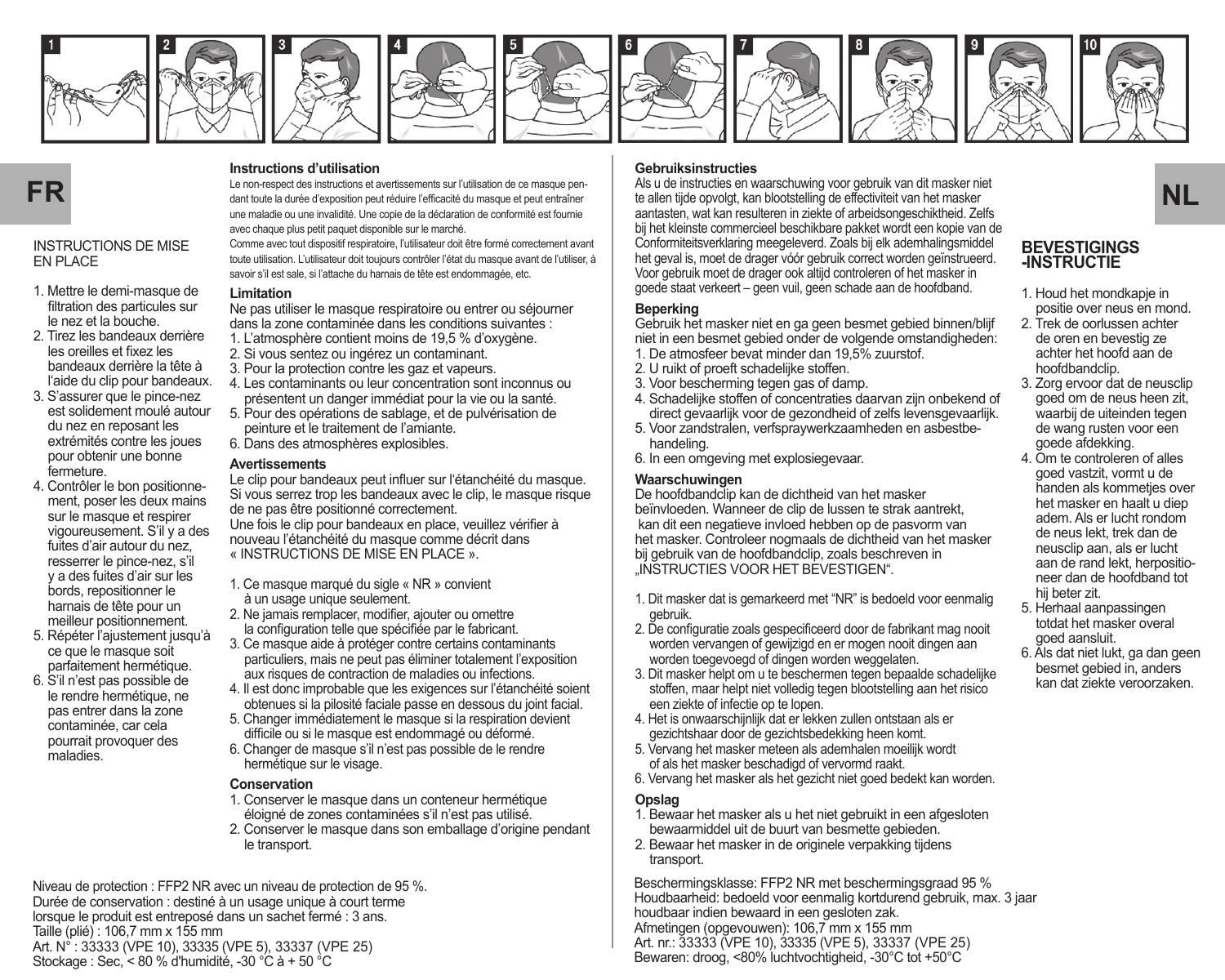

















#### **COME INDOSSARE LA SEMIMASCHERA**

- 1. Posizionare la semimaschera sopra il naso e la bocca.
- 2. Tirare le fasce per testa dietro le orecchie e fissarle dietro alla testa con la clip della fascia.
- 3. Modulare il clip nasale in modo ben saldo attorno al naso, appoggiando le estremità alle guance per assicurare che sia fissato saldamente.
- 4. Per controllare che la mascherina sia fissata correttamente, disporre le mani a forma di coppa sopra la mascherina ed espirare con forza. Se attorno al naso esce dell'aria, stringere la clip nasale, se esce dell'aria in prossimità delle orecchie, regolare gli elastici per il capo per fissarli meglio.
- 5. Regolare fino a quando la mascherina è fissata correttamente.
- 6. Se non è possibile ottenere un fissaggio corretto, non entrare nella zona contaminata per evitare danni alla salute.

#### **Istruzioni per l'uso**

L'inosservanza delle istruzioni e delle avvertenze relative all'uso di questa mascherina durante l'esposizione può ridurre la sua dichiarazione di conformità viene allegata/fornita ad ogni singola confezione disponibile in commercio. Come per ogni dispositivo per le vie respiratorie, l'utente deve essere adeguatamente istruito prima dell'utilizzo. Prima dell'uso, l'utente deve sempre verificare che la mascherina sia in buone condizioni, priva di sporco e che non presenti danni alla clip di fissaggio dietro al capo ecc.

#### **Limitazioni**

Non utilizzare la mascherina, entrare o sostare in un'area contaminata nelle seguenti circostanze:

- 1. Se l'atmosfera contiene meno di 19,5 % di ossigeno.
- 2. Se si percepisce l'odore o il sapore della sostanza contaminante.
- 3. Per la protezione contro gas o vapori.
- 4. Se i contaminanti o le loro concentrazioni non sono noti o rappresentano un pericolo immediato per la vita o la salute.
- 5. Per lavori di sabbiatura, verniciatura a spruzzo e trattamenti con l'amianto.
- 6. In atmosfere esplosive

#### **Avvertenze**

La clip delle fasce per testa può influenzare la tenuta della maschera. Tirando troppo le fasce con la clip si può verificare una vestibilità imprecisa della maschera. Verificare nuovamente la tenuta della maschera con clip delle fasce per testa applicata così come descritto nelle "COME INDOSSARE LA SEMIMASCHERA".

- 1. Il marchio "NR" su questa mascherina indica che è monouso.
- 2. Non sostituire, modificare, integrare o omettere parti della sua struttura come specificato dal produttore.
- 3. La presente mascherina serve a proteggere contro determinate particelle contaminanti ma non elimina completamente il rischio di contrarre malattie o infezioni.
- 4. È improbabile che vengano raggiunti i requisiti relativi alle fuoriuscite se i peli del viso passano al di sotto della chiusura del viso.
- 5. Sostituire immediatamente la mascherina se la respirazione diventa faticosa o la mascherina si danneggia o deforma.
- 6. Sostituire la mascherina se non è possibile raggiungere un corretto fissangio sul viso.

#### **Conservazione**

- 1. Quando non viene utilizzata, conservare la mascherina in un contenitore sigillato lontano dalle aree contaminate.
- 2. Conservare la mascherina nella confezione originale durante il trasporto.

Livello di protezione: FFP2 NR con grado di protezione 95 % Scadenza: prodotto destinato a un unico utilizzo di breve durata; in caso di conservazione in busta chiusa: 3 anni. Dimensioni (piegata): 106,7mm x 155mm N° art.: 33333 (VPE 10), 33335 (VPE 5), 33337 (VPE 25) Conservazione: asciutto, <80% umidità dell'aria, -30°C fino a +50°C

#### **Instrucciones de uso**

di questa mascherina durante l'esposizione può ridurre la sua divente bods ks tempos de enposición puede reducidad de la mascarila<br>Efficacia e causare danni alla salute o disabilità. Una copia della videnuse a una enfermet El incumplimiento de las instrucciones y advertencias sobre el uso de esta mascarilla durante todos los tiempos de exposición puede reducir la efectividad de la mascarilla y dar lugar a una enfermedad o discapacidad. Se suministrará/ proporcionará una copia de la Declaración de conformidad con cada envase mínimo disponible en el comercio. Como con cualquier dispositivo respirador, el usuario debe ser correctamente instruido antes del uso. Antes de usarla, el usuario debe comprobar siempre que la mascarilla se halle en buen estado, que no esté sucia, no presente daños en la fijación de la pieza para la cabeza, etc.

#### **Limitaciones**

No use el dispositivo ni entre o permanezca en un área contaminada en las siguientes circunstancias:

- 1. Si la atmósfera contiene menos de un 19,5 % de oxígeno.
- 2. Si huele o nota el sabor de una sustancia contaminante.
- 3. Con fines de protección frente a gases o vapores.
- 4. Si las sustancias contaminantes o sus concentraciones son desconocidas o suponen un peligro directo para la vida o la salud.
- 5. Para la limpieza con arena, las operaciones con pintura en espray y el tratamiento de amianto.
- 6. En atmósferas explosivas.

#### **Advertencias**

El clip de sujeción puede influir en el ajuste de la mascarilla. Tirar en exceso de las cintas a través del clip puede hacer que la mascarilla no se ajuste adecuadamente. Una vez colocado el clip de sujeción, asegúrese de que la mascarilla se ha ajustado de la manera descrita en la sección «INSTRUCCIONES DE COLOCACIÓN»

- 1. La marca «NR» en esta mascarilla indica que es de un solo uso.
- 2. No sustituya, modifique, añada ni omita nunca partes de la configuración especificadas por el fabricante.
- 3. Esta mascarilla ayuda a proteger frente a determinadas sustancias contaminantes en partículas, pero no elimina por completo la exposición al riesgo de contraer enfermedades o infecciones.
- 4. Es improbable que se alcancen los requisitos para evitar fugas si sobresale vello facial del sellado de la cara.
- 5. Cámbiese la mascarilla de inmediato si se le hace difícil respirar o si la mascarilla sufre daños o distorsiones.
- 6. Cámbiese la mascarilla si no puede conseguirse un sellado correcto de la cara.

#### **Almacenamiento**

- 1. Guarde la mascarilla en un recipiente sellado y apartado de las áreas contaminadas cuando no la esté usando.
- 2. Guarde la mascarilla en el envase original durante el transporte.

Clase de protección: FFP2 NR con un nivel de protección del 95 % Vida útil: destinado a un solo uso de corto plazo; almacenado en una bolsa cerrada, 3 años. Tamaño (plegada): 106,7 mm x 155 mm N.º art.: 33333 (VPE 10), 33335 (VPE 5), 33337 (VPE 25) Almacenamiento: seco, humedad <80%, -30 °C hasta +50 °C

## **INSTRUCCIONES DE COLOCACIÓN**

- 1. Ponga la mascarilla semifacial de filtro en posición sobre la nariz y la boca.
- 2. Pase las cintas para la cabeza por detrás de las orejas y fíjelas en la parte posterior de la cabeza con el clip de sujeción.
- 3. Ajuste el clip para la nariz de forma segura alrededor de esta, apoyando los extremos en la mejilla para una buena fijación.
- 4. Para comprobar que esté correctamente colocada, ponga las dos manos formando una copa sobre la mascarilla y exhale con fuerza. Si se escapa aire por alrededor de la nariz, apriete el clip para la nariz; si sale aire por alrededor del borde, vuelva a colocar mejor la pieza para la cabeza.
- 5. Repita los ajustes hasta que la mascarilla esté correctamente sellada.
- 6. Si no puede conseguirse un sellado correcto, no entre en el área contaminada, o podría enfermarse.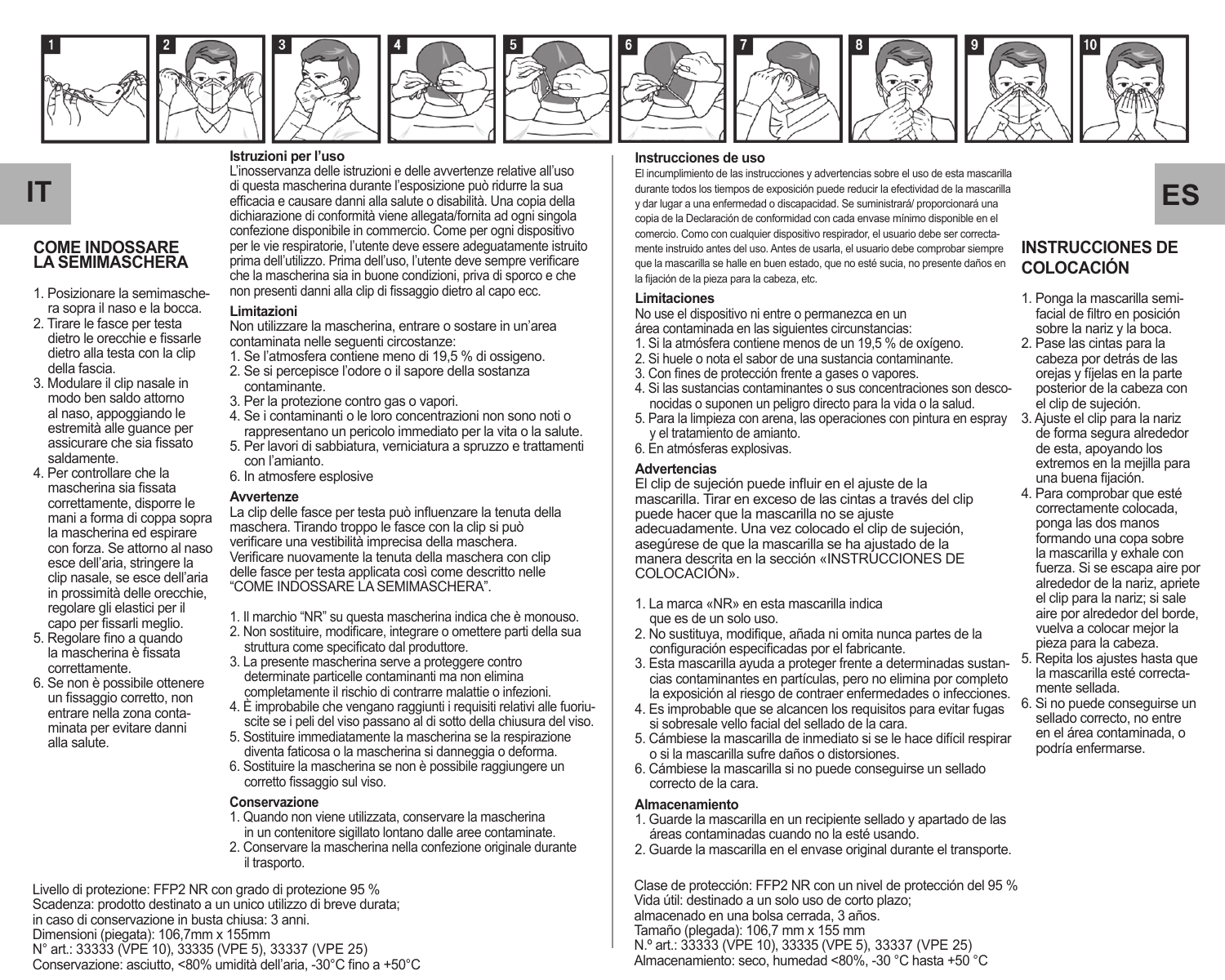















## **INSTRUÇÕES DE COLOCAÇÃO**

- 1. Segure a semimáscara e coloque-a sobre o nariz e a boca.
- 2. Passe as fitas para a cabeça por detrás das orelhas e fixe-as na parte posterior da cabeça com o clipe de fixação.
- 3. Certifique-se de que o clipe nasal se molda bem à volta do nariz, de forma que as suas extremidades fiquem pousadas sobre as bochechas e haja uma boa vedação.
- 4. Para verificar se a semimáscara está corretamente colocada, coloque as duas mãos em concha sobre a máscara e expire fundo. Se verificar que passa ar à volta do nariz, aperte o clipe nasal. Se passar ar à volta os elásticos para que fiquem mais bem ajustados.
- 5. Volte a ajustar as vezes que forem necessárias até que a máscara não deixe passar ar.
- 6. Se não for possível vedar a máscara corretamente, não entre na área contaminada porque poderá ficar doente.

#### **Instruções de utilização**

**PT** seguidos, a eficiacia da máscara pode ser reduzida e o utilizador i was constreumente and may dones uno experimente of the server of the server of **GR**<br>The server of the server of the server of the server of the serv Se as instruções e os avisos relativos à utilização não forem sempre seguidos, a eficácia da máscara pode ser reduzida e o utilizador pode ficar doente ou incapacitado. Será fornecida uma cópia da Declaração de Conformidade, inclusive com a embalagem mais pequena disponível no mercado. Tal como acontece com qualquer dispositivo respiratório, o utilizador tem de estar devidamente familiarizado com a máscara antes de a usar. O utilizador deve sempre inspecionar a máscara antes de a usar para confirmar se esta se encontra em bom estado, ou seja, se não apresenta sujidade, danos nos elásticos, etc.

#### **Limitação**

Não use o respirador nem entre ou permaneça numa área contaminada nos seguintes casos:

- 1. Se a atmosfera contiver menos de 19,5 % de oxigénio.
- 2. Se sentir o cheiro ou o gosto de contaminantes.
- 3. Para se proteger contra gases ou vapores.
- 4. Se os contaminantes ou as suas concentrações forem desconhecidos ou extremamente perigosos para a vida e para a saúde.
- 5. Para realizar operações de limpeza a jato de areia, de pintura com spray e de remoção de amianto.
- 6. Em ambientes explosivos.

#### **Avisos**

O clipe de fixação pode influenciar a estanqueidade da máscara. Ao puxar as fitas excessivamente através do clipe, pode ser causado um ajuste inadequado da máscara. Após a colocação do clipe de fixação, volte a confirmar a estanqueidade da máscara através das «INSTRUÇÕES DE COLOCAÇÃO».

- 1. Esta máscara com marcação "NR" destina-se apenas a uma única utilização.
- da extremidade, reposicione 2. Nunca substituta, modifique, adicione ou omita partes da configuração, conforme especificado pelo fabricante.
	- 3. Esta máscara ajuda a proteger contra certos contaminantes particulados, mas não elimina totalmente a exposição ao risco de contrair uma doença ou infeção.
	- 4. Dificilmente se cumprirão os requisitos relativos a fugas no caso de haver pelo facial sob a máscara.
	- 5. Troque imediatamente de máscara se sentir dificuldades em respirar ou se a máscara ficar danificada ou deformada.
	- 6. Troque de máscara se não for possível haver uma boa vedação facial.

#### **Armazenamento**

- 1. Quando não estiver a usar a máscara, guarde-a num
- recipiente vedado afastado das áreas contaminadas.
- 2. Mantenha a máscara na embalagem original durante o transporte.

Nível de proteção: FFP2 NR com grau de proteção de 95 % Validade: concebido para utilização única a curto prazo; quando armazenado em um saco fechado: 3 anos. Tamanho (dobrado): 106,7mm x 155mm Art. Nº: 33333 (VPE 10), 33335 (VPE 5), 33337 (VPE 25) Armazenagem: Seco, <80% humidade relativa, -30°C a +50°C

#### **Υποδείξεις για τον χρήστη**

Η μη τήρηση των οδηγιών χρήσης και των προειδοποιητικών υποδείξεων σχετικά με αυτή τη μάσκα μπορεί να έχουν ως ενδεχομένως ασθένειες ή αναπηρίες. Ένα αντίτυπο της δήλωσης συμμόρφωσης επισυνάπτεται σε κάθε σύνηθες μέγεθος συσκευασίας. Όπως και σε κάθε συσκευή αναπνευστικής προστασίας ο χρήστης πρέπει να εκπαιδεύεται στη χρήση. Πριν φορέσουν τη μάσκα, οι χρήστες πρέπει πάντα να βεβαιώνονται πως η μάσκα βρίσκεται σε άρτια κατάσταση προς χρήση, πως είναι καθαρή από βρωμιές και πως τα λάστιχα συγκράτησης δεν εμφανίζουν σημάδια φθοράς.

#### **Περιορισμός**

- Υπό τις ακόλουθες συνθήκες η χρήση της μάσκας προστασίας αναπνοής ή/και η είσοδος/παραμονή σε μια μολυσμένη περιοχή δεν επιτρέπεται.
- 1. Η περιεκτικότητα του αέρα περιβάλλοντος είναι μικρότερη από 19,5%.
- 2. Εάν αισθάνεστε την οσμή ή τη γεύση της επιβλαβούς ουσίας.
- 3. Ως μέσο προστασίας από αέρια και ατμούς.
- 4. Εάν οι επιβλαβείς ουσίες ή οι συγκεντρώσεις τους δεν είναι γνωστές ή/και ενέχουν άμεσο κίνδυνο για τη ζωή και την υγεία.
- 5. Σε αμμοβολή, ψεκασμό βαφής και επεξεργασία αμίαντου.
- 6. Σε εκρηκτική ατμόσφαιρα

#### **Υποδείξεις προειδοποίησης**

Το κλιπ για τις κορδέλες ενδέχεται να επηρεάζει τη στεγανότητα της μάσκας. Εάν σφίξετε πολύ τις κορδέλες μέσω του κλιπ μπορεί η μάσκα να μην τοποθετηθεί σωστά.Ελέγξτε ξανά τη στεγανότητα της μάσκας μέσω του τοποθετημένου κλιπ για τις κορδέλες όπως περιγράφεται στο απόσπασμα «ΟΔΗΓΙΕΣ ΓΙΑ ΤΗΝ ΤΟΠΟΘΕΤΗΣΗ». 1. Η συγκεκριμένη μάσκα με την ένδειξη «ΝΡ» είναι μιας χρήσης.

- 2. Η προβλεπόμενη από τον κατασκευαστή διαμόρφωση δεν επιτρέπεται να αντικαθίσταται ή/και τροποποιείται και δεν επιτρέπεται η προσθήκη ή η παράλειψη εξαρτημάτων.
- 3. Η συγκεκριμένη μάσκα προστατεύει από ορισμένους ρύπους σωματιδίων, ωστόσο, δεν εμποδίζει πλήρως τον κίνδυνο μετάδοσης ή μόλυνσης.
- 4. Εάν εισχωρήσουν τρίχες του προσώπου κάτω από τα άκρα σφράγισης, οι απαιτήσεις στεγανότητας ενδεχ. δεν πληρούνται πλέον.
- 5. Αλλάξτε αμέσως τη μάσκα εάν δυσκολεύεστε στην αναπνοή ή εάν η μάσκα έχει υποστεί ζημιά ή/και παραμόρφωση.
- 6. Αλλάξτε τη μάσκα εφόσον δεν επιτυγχάνεται η στεγανοποίηση των άκρων στο πρόσωπο.

#### **Αποθήκευση**

- 1. Όταν δεν την χρησιμοποιείτε, φυλάσσετε τη μάσκα σε ένα αεροστεγές δοχείο μακριά από τις μολυσμένες περιοχές.
- 2. Κατά τη μεταφορά, φυλάσσετε τη μάσκα στην αυθεντική της συσκευασία.

Επίπεδο προστασίας: FFP2 NR με βαθμό προστασίας 95% Διάρκεια ζωής: προορίζεται για μία χρήση σύντομης διάρκειας. Σε συνθήκες αποθήκευσης σε κλειστή συσκευασία: 3 έτη. Μέγεθος (διπλωμένη): 106,7mm x 155mm Κωδ. Αρ.: 33333 (VPE 10), 33335 (VPE 5), 33337 (VPE 25) Αποθήκευση: σε ξηρό χώρο, <80% ατμοσφαιρική υγρασία, -30°C έως +50°C

## **Οδηγίες τοποθέτησης**

- 1. Κρατήστε τη μάσκα ημίσεως μπροστά από τη μύτη και το στόμα.
- 2. Τραβήξτε τις κορδέλες πίσω από τα αφτιά και στερεώστε τις πίσω από το κεφάλι με το αντίστοιχο κλιπ.
- 3. Προσαρμόστε το κλιπ της μύτης κατά τρόπο, ώστε να περιβάλει τη μύτη και πιέστε τα άκρα στα μάγουλα προκειμένου να επιτευχθεί επαρκής στεγανότητα.
- 4. Για να ελέγξετε τη στεγανότητα κρατήστε τα δύο χέρια μπροστά από τη μάσκα και εκπνεύστε δυνατά. Εάν διαπιστώσετε διαφυγή του αέρα από την περιοχή της μύτης πιέστε πιο δυνατά το κλιπ μύτης, εάν η διαφυγή παρατηρείται στις πλευρές προσαρμόστε τα λάστιχα συγκράτησης.
- 5. Επαναλάβετε την προσαρμογή μέχρι η μάσκα να είναι στεγανή.
- 6. Εάν η μάσκα δεν είναι στεγανή μην εισέλθετε στη μολυσμένη περιοχή γιατί υφίσταται κίνδυνος μετάδοσης.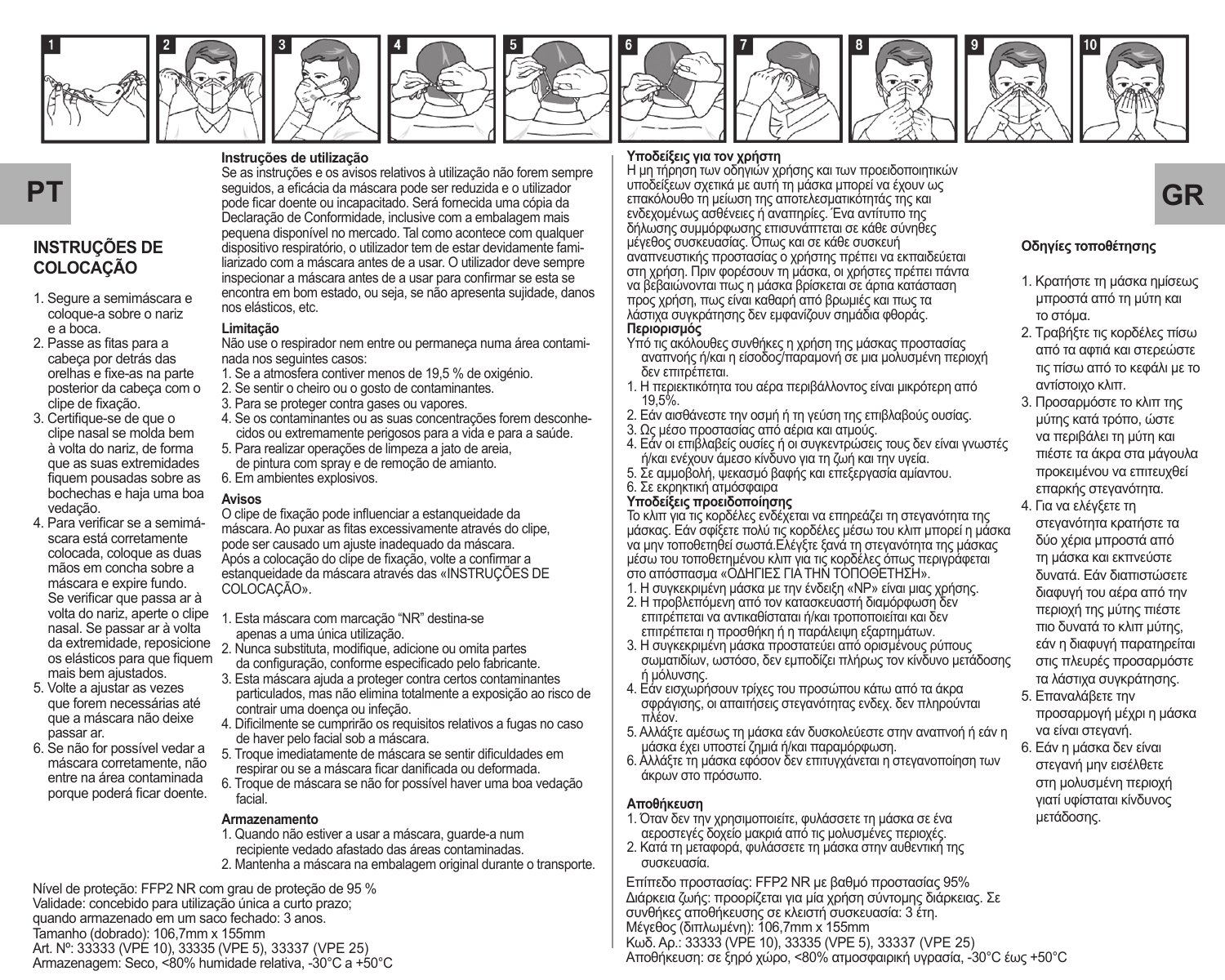

















#### SÅDAN PÅSÆTTES **MASKEN**

- 1. Hold halvmasken over næsen og munden.
- 2. Træk elastikbåndene bag om ørerne, og fastgør dem bag hovedet med den medfølgende fikseringsclip.
- 3. Tilpas næseklemmen så den sidder sikkert på næsen, og glat enderne mod kinderne for at de sidder rigtig tæt.
- 4. For at kontrollere tætheden skal du holde masken med begge hænder og ånde kraftigt ud. I det øjeblik luften kommer ud af næsen, skal du trykke næseklemmen fast. Kommer der luft ud af siderne så tilpas hovedbåndet.
- 5. Gentag tilpasningen indtil masken sidder helt tæt.
- 6. Hvis masken ikke sidder helt tæt, så gå ikke ind i det forurenede område, da der så er fare for smitte.

Hvis brugervejledningen og advarselsanvisningen til denne maske ikke overholdes kan det føre til en nedsættelse af din effektivitet og evt. til sygdomme eller handicap. Der medfølger en beskrivelse af overensstemmelseserklæringen med enhver kommerciel tilgængelig emballagestørrelse. Brugeren skal, som ved ethvert åndedrætsværn, uddannes i forhold til brugen. Brugeren skal før påsætningen kontrollere om, masken er i en god brugsstand såvel som fri for forurening, skader på hovedbåndet osv.

#### **Begrænsning**

**Brugervejledning**

Under de følgende omstændigheder må åndedrætsmasken ikke bruges, og man må ikke betræde et forurenet område eller opholde sig der:

- 1. Den omgivende luft indeholder mindre end 19,5 % ilt.
- 2. Du kan lugte eller smage skadestoffer. 3. Til beskyttelse mod gas eller dampe.
- 
- 4. Skadestofferne eller deres koncentration er ikke kendte dvs. umiddelbart livs- eller sundhedsfarlige.
- 5. Ved sandblæsning, farvesprøjtning og ved asbestbehandlinger.
- 6. I en eksplosiv atmosfære.

#### **Advarsel**

Fikseringsclip'en kan påvirke maskens tæthedsgrad. Hvis elastikbåndene strammes for meget, kan masken komme til at sidde forkert. Når elastikbåndene er på plads, skal du tjekke maskens tæthedsgrad igen ved hjælp af instruktionerne under "SÅDAN PÅSÆTTES MASKEN".

- 1. De masker, som er forsynet med tegnet »NR«, er kun beregnet til engangsbrug.
- 2. Den af producenten angivne konfiguration må aldrig erstattes eller modificeres, og ingen komponenter må tilføjes eller fjernes.
- 3. Masken hjælper til beskyttelse mod bestemt partikelforurening, men forhindrer dog ikke helt risikoen for smitte eller infektion.
- 4. Hvis der kommer ansigtshår under ansigtsforseglingen opfyldes tæthedskravene evt. ikke.
- 5. Udskift omgående masken, når du synes, det er svært at ånde eller masken er beskadiget eller deformeret.
- 6. Udskift masken, når den ikke længere sidder tæt hen over ansigtet.

#### **Opbevaring**

- 1. Opbevar masken, når den ikke anvendes, i en tæt beholder uden for det forurenede område.
- 2. Opbevar masken i originalemballagen, når den transporteres.

Beskyttelsesklasse: FFP2 NR med beskyttelsesgrad 95% Holdbarhed: beregnet til kortvarigt engangsbrug; ved opbevaring i lukket pose: 3 år. Størrelse (sammenfoldet): 106,7mm x 155mm Art. nr.: 33333 (VPE 10), 33335 (VPE 5), 33337 (VPE 25) Opbevaring: Tørt, <80% luftfugtighed, -30°C til +50°C

**Bruksanvisning**

**DK NO**<br> **NO EXECUTE AV OUT AVENT AVENT AVENT AVENT AVENT AVENT AVENT AVENT AVENT AVENT AVENT AVENT AVENT AVENT AVENT AVENT AVENT AVENT AVENT AVENT AVENT AVENT AVENT AVENT AVENT AVENT AVENT AVENT AVENT AVENT AVENT AVEN** Hvis instruksjonene og advarslene ikke følges til enhver tid ved og føre til sykdom og uførhet. En kopi av samsvarserklæringen leveres med alle pakninger, selv de minste tilgjengelige pakningene som er i handelen. Som det er tilfellet med alle pusteinnretninger må brukeren inneha tilstrekkelig trening før bruk. Før bruk må brukeren alltid kontrollere at masken er i god stand – at den ikke er skitten, ikke har noen skader på hodebåndene, osv.

#### **Begrensning**

Ikke bruk pusteutstyret eller opphold deg i et forurenset område ved følgende forhold:

- 1. I omgivelser som inneholder mindre enn 19,5 % oksygen.
- 2. Hvis du lukter eller smaker forurensede stoffer.
- 3. Som beskyttelse mot gasser eller damper.
- 4. Forurensende stoffer eller ved konsentrasjoner som er ukjente eller som er farlige for liv eller helse.
- 5. Ved sandblåsing, spraymaling og ved behandling av asbest. 6. I eksplosive atmosfærer.

#### **Advarsler**

Hodestropp-klipsen kan ha innvirkning på hvor tett masken blir sittende. Dersom du strammer stroppene for mye med klipsen, kan det hende masken ikke blir sittende korrekt. Kontroller hvor tett masken festet med hodestropp-klips skal sitte i henhold til «INSTRUKSJONER FOR TILPASNING».

- 1. Denne masken er merket "NR", og er kun til engangsbruk.
- 2. Deler må aldri skiftes ut, modifiseres, legges til eller fiernes ved den bruken som er angitt av produsenten.
- 3. Denne masken bidrar til beskyttelse mot spesielle, forurensende partikler, men eliminerer ikke helt risikoen for at man pådrar seg sykdom eller infeksjon.
- 4. Det er usannsynlig at kravene med hensyn på lekkasje dekkes hvis ansiktshår befinner seg under masken.
- 5. Skift masken straks hvis det blir vanskelig å puste eller masken blir skadet eller mister formen.
- 6. Skift ut masken hvis det ikke er mulig å oppnå at den sitter tett.

#### **Oppbevaring**

- 1. Oppbevar masken i en forseglet pose, unna forurensede områder når den ikke er i bruk.
- 2. Oppbevar masken i originalemballasjen under transport.

Beskyttelsesnivå: FFP2 NR med beskyttelsesgrad 95 % Holdbarhet: beregnet for kortvarig engangsbruk; ved lagring i lukket pose: 3 år. Størrelse (brettet) 106,7 mm x 155 mm Art. nr.: 33333 (VPE 10), 33335 (VPE 5), 33337 (VPE 25) Oppbevaring: Tørt, <80 % luftfuktighet, -30 °C til +50 °C

# **INSTRUKS IONER**

- **FOR TILPASNING** 1. Hold partikkelmasken i stilling over nese og munn
- 2. Trekk hodestroppene bak ørene og fest stroppene hak hodet med hodestroppklipsen.
- 3. Sikre at neseklypen er formet rundt nesen, og at endene hviler på kinnene for å oppnå god tetning.
- 4. For å kontrollere at den sitter tett, hold begge hendene over masken og pust kraftig ut. Hvis det lekker ut luft rundt nesen, stram neseklypen, hvis masken lekker rundt kanten, reguleres hodebåndet slik at masken sitter bedre.
- 5. Gjenta justeringen til masken sitter tett.
- 6. Hvis det ikke er mulig å få masken tett, må du ikke gå inn i det forurensede området da dette kan forårsakesykdom.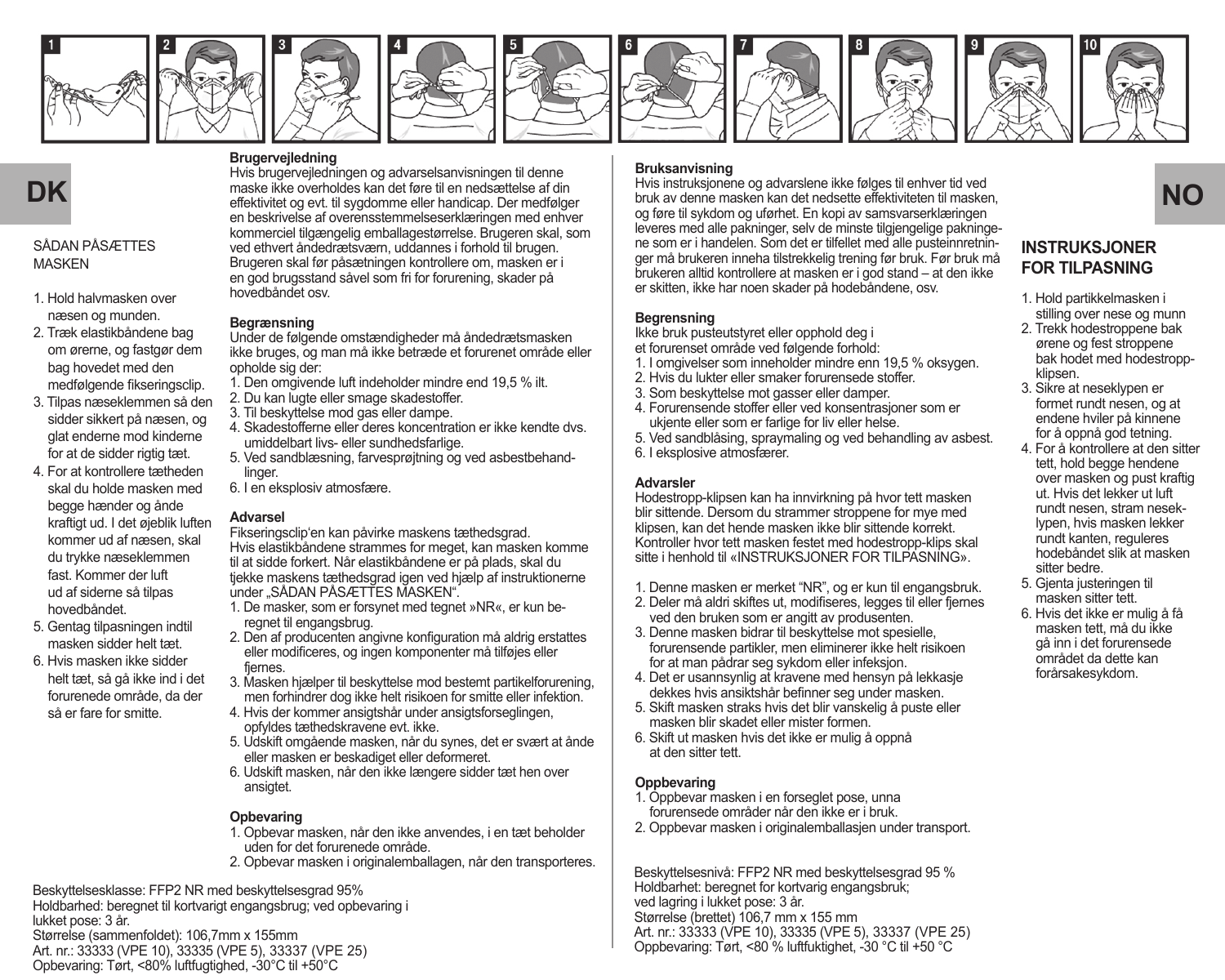

















#### INSTRUKTIONER FÖR PÅSÄTTNING

- 1. Håll partikelhalvmasken på plats över näsa och mun.
- 2. Dra remmarna bakom öronen och fäst på baksidan av huvudet med spännet.
- 3. Se till att näsklämman slutar tätt runt näsan och att ändarna ligger mot kinden för att få en bra tätning.
- 4. För att kontrollera om masken sitter korrekt, kupa båda händerna över masken och andas kraftigt ut. Om luft läcker runt näsan, dra åt näsklämman, om luft läcker runt kanten, justera huvudremmarna för bättre passform.
- 5. Upprepa justeringarna tills masken sitter ordentligt tät.
- 6. Om en korrekt täthet inte kan uppnås, gå inte in i det kontaminerade området, annars kan det leda till sjukdom.

#### **Användarinstruktioner**

Om dessa instruktioner och varningar för användning av denna mask inte följs under all exponering kan maskens effektivitet minskas och sjukdomar eller funktionshinder kan uppstå. En kopia av försäkran om överensstämmelse bifogas/levereras med varje minsta kommersiellt tillgänglig förpackning. Som för alla andningsskydd måste användaren har lämplig utbildning innan. Före användning ska användaren alltid kontrollera att masken är i gott skick - ingen smuts, inga skador på fästen vid huvudremmarna osv.

#### **Begränsningar**

Använd inte andningsskyddet eller gå in eller stanna i ett förorenat område under följande förhållanden:

- 1. Luften innehåller mindre än 19,5 % syre.
- 2. Om lukt eller smak av föroreningar finns.
- 3. Som skydd mot gaser eller ångor.
- 4. Föroreningar eller deras koncentrationer är okända eller direkt farliga för liv eller hälsa.
- 5. För sandblästring, färgsprutning och asbesthantering. 6. I explosiva miljöer.

#### **Varningar**

Spännet kan påverka maskens täthet. Om spännet gör att remmarna dras åt för hårt kan det göra att masken inte sitter korrekt. Kontrollera maskens täthet med spännet påmonterat ännu en gång enligt beskrivningen i "INSTRUKTIONER FÖR PÅSÄTTNING".

- 1. Denna mask märkt "NR" är endast för engångsbruk.
- 2. Ersätt, modifiera, lägga till eller utelämna aldrig delar i konfigurationen som anges av tillverkaren.
- 3. Denna mask hjälper att skydda mot vissa partikelformiga föroreningar men eliminerar inte risken att drabbas av sjukdom eller infektion helt.
- 4. Det är osannolikt att kraven på täthet uppnås om hår sticker ut under ansiktsskyddet.
- 5. Byt masken omedelbart vid andningssvårigheter eller om masken skadas eller förvrängs.
- 6. Byt mask om en korrekt ansiktstätning inte kan uppnås.

#### **Lagring**

- 1. Förvara masken i en sluten behållare borta från
- förorenade områden när den inte används.
- 2. Förvara masken i originalförpackningen under transport.

Skyddsnivå: FFP2 NR med skyddsgrad 95 % Hållbarhet: avsedd för en enda användning under en begränsad tid; vid förvaring i sluten påse: 3 år. Storlek (vikt): 106,7 mm x 155 mm Art.nr: 33333 (VPE 10), 33335 (VPE 5), 33337 (VPE 25) Lagring: torrt, < 80 % luftfuktighet, -30 °C till +50 °C

#### **Käyttäjän ohjeistus**

**SE FI** *FII* koko altistumisen ajan, maskin tehokkuus voi heikentyä ja tämä kuusten ajan, maskin tehokkuus voi heikentyä ja tämä **FI** Jos maskin käyttöä koskevia ohjeita ja varoituksia ei noudateta voi johtaa sairauteen tai vammoihin.

Kopio vaatimustenmukaisuusvakuutuksesta toimitetaan jokaisen pienimmän kaupallisesti saatavan pakkauksen mukana. Kuten kaikkien hengityslaitteiden kohdalla, käyttäjän on oltava asianmukaisesti koulutettu ennen käyttöä. Ennen käyttöä käyttäjän on aina tarkistettava, että maski on hyvässä kunnossa

– että siinä ei ole likaa, vaurioita päävaljaiden kiinnityksessä jne.

#### **Rajoitukset**

Älä käytä hengityssuojainta tai mene saastuneelle alueelle tai pysy siinä seuraavissa olosuhteissa:

- 1. Ilmakehä sisältää happea alle 19,5 %.
- 2. Jos haistat tai maistat epäpuhtauksia.
- 3. Kaasuilta tai höyryiltä suojaamiseksi.
- 4. Epäpuhtaudet tai niiden pitoisuudet ovat tuntemattomia tai välittömästi hengelle tai terveydelle vaarallisia.
- 5. Hiekkapuhalluksessa, maalin ruiskutuksessa ja asbestin käsittelyssä.
- 6. Räjähdysalttiissa ympäristössä.

#### **Varoitukset**

Päänauhojen klipsillä voi olla vaikutusta maskin tiiviyteen. Mikäli nauhat kiristetään klipsillä liian tiukkaan, voi tämä johtaa maskin huonoon istuvuuteen.

Tarkista maskin tiiviys kiinnitetyn nauhaklipsin kanssa kuten kappaleessa "OHJEET MASKIN PUKEMISEEN" on kuvattu.

- 1. Tämä maski, jossa on merkintä "NR", on tarkoitettu vain kertakäyttöön.
- 2. Älä koskaan korvaa, muokkaa, lisää tai muuta osia valmistuksessa määritellyssä kokoonpanossa
- 3. Tämä maski auttaa suojautumaan tietyiltä hiukkasmaisilta epäpuhtauksilta, mutta se ei ehkäise altistumista sairaus- tai tartuntavaaroille kokonaan.
- 4. On epätodennäköistä, että vuotoa koskevat vaatimukset täyttyvät, jos kasvotiivisteen alla on partakarvoja.
- 5. Vaihda maski heti, jos hengitys vaikeutuu tai jos maski vaurioituu tai vääristyy.
- 6. Vaihda maski, jos riittävää tiiviyttä ei saavuteta.

#### **Säilytys**

- 1. Varastoi maski suljetussa astiassa kaukana saastuneista alueista, kun et käytä sitä.
- 2. Säilytä maski alkuperäispakkauksessa kuljetuksen aikana.

Suojausluokka: FFP2 NR suojausaste 95 % Säilyvyys: tarkoitettu kertakäyttöiseen lyhytaikaiseen käyttöön; varastointi suljetussa pussissa: 3 vuotta. Koko (taitettuna): 106,7 mm x 155 mm Tuotenro: 33333 (VPE 10), 33335 (VPE 5), 33337 (VPE 25) Varastointi: kuivassa, ilmankosteus < 80 %, -30 °C – +50 °C

## **KÄYTTÖÖNOTTO**

- 1. Pidä hiukkassuodattimellista puolimaskia paikoillaan nenän ja suun yläpuolella.
- 2. Vedä päänauhat korvien taakse ja kiinnitä nauhat pään taakse niille tarkoitetulla klipsillä.
- 3. Varmista, että nenäpidike on sovitettu nenän ympärille kunnolla niin, että sen päät ovat poskea vasten, jotta tiiviys olisi hyvä.
- 4. Pidä molempia käsiä maskin päällä ja hengitä voimakkaasti varmistuaksesi siitä, että maski istuu kunnolla. Jos ilmaa vuotaa nenän ympärille, kiristä nenäpidike. Jos ilmaa vuotaa reunasta, sovita päävaljaat paremmin.
- 5. Toista säädöt, kunnes maski istuu tiivisti.
- 6. Jos asianmukaista tiiviyttä ei saada aikaan, älä mene saastuneelle alueelle, se voi aiheuttaa sairastumisen.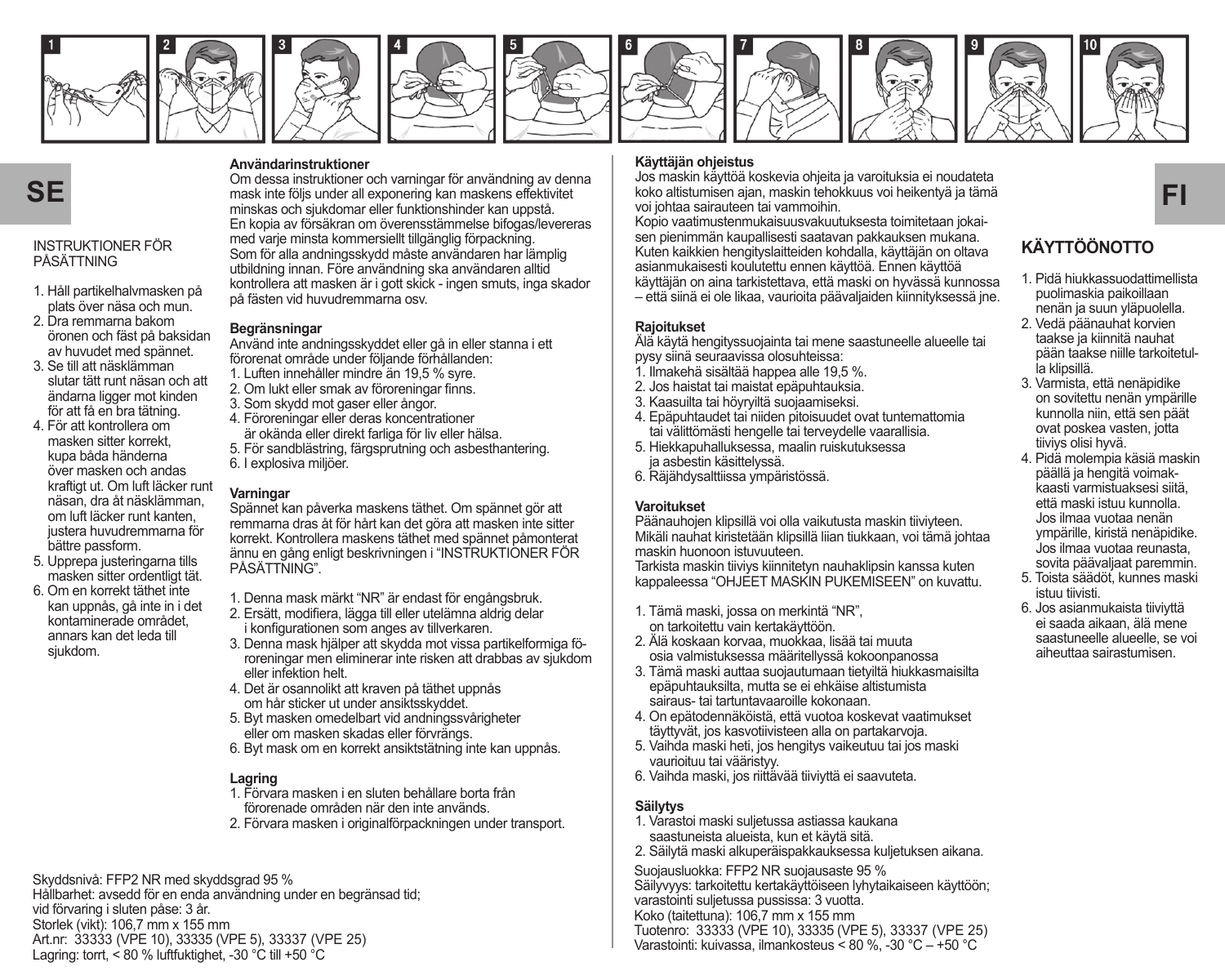





**Pokyny pro uživatele**











## **POKYNY PRO NASAZOVÁNÍ**

- 1. Podržte polomasku přes nos a ústa.
- 2. Natáhněte pásky za uši a upevněte je vzadu na hlavě pomocí spony.
- 3. Nosní svorku upravte tak, aby ležela bezpečně kolem nosu a konce přitiskněte proti lícům pro vytvoření dobré těsnosti.
- 4. Pro ověření těsnosti podržte obě ruce přes masku a silně vydechněte. Pokud vystupuje z prostoru nosu vzduch, přitiskněte nosní svorku pevněji, v případě výstupu vzduchu na bocích, upravte upínací pásky.
- 5. Zopakujte tyto úpravy, dokud maska nebude těsnit. 6. Pokud maska netěsní,
- nevstupujte do kontaminované oblasti, protože hrozí nebezpečí nakažení.

této masce může způsobit snížení její účinnosti a případně vést tech je přiloženo ke každé běžné obchodní velikosti balení. Stejně jako u každého přístroje na ochranu dýchacích cest musí být osoba nosící masku příslušně poučena. Uživatelé by měli před nasazením masky vždy ověřit, zda je maska v dobrém stavu pro použití a bez nečistot, poškození upínacích pásků atd.

Nedodržování pokynů k použití a výstražných upozornění k

#### **Omezení**

Za následujících okolností nesmí být masky pro ochranu dýchacích cest používány, resp. není dovoleno vstupovat do kontaminované oblasti, resp. tam setrvávat:

- 1. Okolní vzduch obsahuje méně než 19,5 % kyslíku.
- 2. V nose nebo na jazyku cítíte škodlivou látku.
- 3. K ochraně proti plynům nebo párám.
- 4. Škodlivé látky nebo jejich koncentrace nejsou známé, resp. bezprostředně ohrožují život nebo zdraví.
- 5. Při pískování, nanášení barvy stříkáním a zpracování azbestu.
- 6. Ve výbušné atmosféře.

#### **Výstražná upozornění**

Spona může mít vliv na těsnost roušky. Přílišné utažení pásků sponou může vést k nesprávnému usazení roušky na obličeji. Ještě jednou prosím zkontrolujte těsnost roušky s nasazenou sponou, jak je popsáno v "POKYNECH PRO NASAZENÍ".

- 1. Tato maska označená značkou "NR" je určená k jednorázovému použití.
- 2. Konfigurace stanovená výrobcem nesmí být nikdy nahrazena jinou, resp. upravena, a nesmí být přidány či vynechány žádné komponenty.
- 3. Tato maska pomáhá při ochraně proti určitým znečištěním částicemi, nezamezuje však zcela riziko nakažení nebo infekce.
- 4. Pokud se pod utěsnění obličeje dostane obličejový chloupek, nebudou pak již případně splněny požadavky na těsnost.
- 5. Masku ihned vyměňte, pokud se vám dýchá ztěžka nebo pokud je maska poškozená, či zdeformovaná.
- 6. Masku vyměňte, pokud nelze dosáhnout těsnosti nad obličejem.

#### **Skladování**

1. Při nepoužívání masku uložte do neprodyšně uzavřené nádoby mimo kontaminovanou oblast. 2. Během přepravy masku uchovejte v originálním obale.

Stupeň ochrany: FFP2 NR s účinností ochrany 95 % Životnost: určeno k jednorázovému krátkodobému použití; při skladování v uzavřeném sáčku: 3 roky. Velikost (složená): 106,7 mm x 155 mm Č. výr.: 33333 (VPE 10), 33335 (VPE 5), 33337 (VPE 25) Skladování: v suchu, vlhkost vzduchu <80 %, teplota -30 °C až +50 °C

#### **Instrukcje dla użytkownika**

**CZ** esto masce může zpúsobit snížení její účinnosti a připadně vést – ki przez caly czas narazenia moze zmiejszyc skutecznosc maski l<br>Romenocnění či postižení. Jedno vydání prohlášení o vlastnos- – može doprowadzić do cho Nieprzestrzeganie instrukcji i ostrzeżeń dotyczących używania maski przez cały czas narażenia może zmniejszyć skuteczność maski i może doprowadzić do choroby lub niepełnosprawności. Kopia deklaracji zgodności jest dołączona / dostarczana z najmniejszym dostępnym na rynku opakowaniem. Tak jak w przypadku każdego urządzenia do oddychania, użytkownik musi zostać odpowiednio przeszkolony przed użyciem maski. Przed zastosowaniem użytkownik powinien sprawdzać, czy maska jest w dobrym stanie – czy nie ma zabrudzeń, uszkodzeń tasiemek mocujących, itp.

#### **Ograniczenia**

W następujących okolicznościach nie należy używać respiratora, wchodzić ani przebywać zanieczyszczonym miejscu:

- 1. Atmosfera zawiera mniej niż 19,5 % tlenu.
- 2. Jeśli czuć zapach lub smak zanieczyszczenia.
- 3. Do ochrony przed gazami lub oparami.
- 4. Gdy zanieczyszczenia lub ich stężenia są nieznane lub bezpośrednio niebezpieczne dla życia lub zdrowia.
- 5. Podczas piaskowania, malowania natryskowego i obróbki azbestu.
- 6. W atmosferach wybuchowych.

#### **Ostrzeżenia**

Zapinka przy paskach ma wpływ na szczelność maski. Zbyt mocne ściągnięcie pasków za pomocą zapinki może powodować nieprawidłowe ułożenie maski. Należy sprawdzić szczelność maski po zamontowaniu zapinki zgodnie z opisem zawartym w "INSTRUKCJI ZAKŁADANIA".

- 1. Maska oznaczona "NR" jest przeznaczona wyłącznie do jednorazowego użytku.
- 2. Nie wolno zastępować, modyfikować, dodawać lub usuwać części do konfiguracji określonej przez producenta.
- 3. Maska pomaga chronić przed niektórymi cząstkami zanieczyszczeń, ale nie eliminuje całkowicie ryzyka zarażenia się chorobą lub infekcji.
- 4. Spełnienie wymagań dotyczących szczelności jest mało prawdopodobne, jeśli włosy z twarzy dostaną się pod uszczelnienie twarzy.
- 5. Maskę należy natychmiast wymienić, jeśli oddychanie staje się trudne lub gdy maska jest uszkodzona lub zniekształcona.
- 6. Maskę należy wymienić, jeśli nie można uzyskać właściwego uszczelnienia twarzy.

#### **Przechowywanie**

- 1. Gdy maska nie jest używana, należy ją przechowywać w szczelnym pojemniku z dala od zanieczyszczonych obszarów.
- 2. Podczas transportu maskę należy przechowywać w oryginalnym opakowaniu.

Klasa ochrony: FFP2 NR ze stopniem ochrony 95 % Trwałość:przeznaczona do jednorazowego, krótkotrwałego zastosowania; przy przechowywaniu w zamkniętym opakowaniu: 3 lata. Rozmiar (złożona): 106,7 mm x 155 mm Nr art.: 33333 (VPE 10), 33335 (VPE 5), 33337 (VPE 25) Przechowywanie: suche, < 80% wilgotności, od -30°C do +50°C



# **ZAKŁADANIA**

- 1. Przytrzymaj półmaskę filtrującą cząstki w pozycji nad nosem i ustami.
- 2. Założyć paski za uszy i zamocować je z tyłu głowy za pomocą zapinki.
- 3. Upewnij się, czy klips na nos jest bezpiecznie uformowany wokół nosa, oprzyj jego końce na policzkach, aby uzyskać dobre uszczelnienie.
- 4. Aby sprawdzić prawidłowe dopasowanie, przyłóż obie ręce do maski i energicznie wypuść powietrze. Jeśli powietrze ucieka wokół nosa, dociśnij klips na nos, jeśli powietrze wydostaje się wokół krawędzi maski, ściagnij tasiemki, aby maska lepiej przylegała.
- 5. Powtarzaj regulowanie, aż maska będzie właściwie uszczelniona.
- 6. Jeśli nie można uzyskać właściwego uszczelnienia, nie należy wchodzić do zanieczyszczonego obszaru, ponieważ może to doprowadzić do choroby.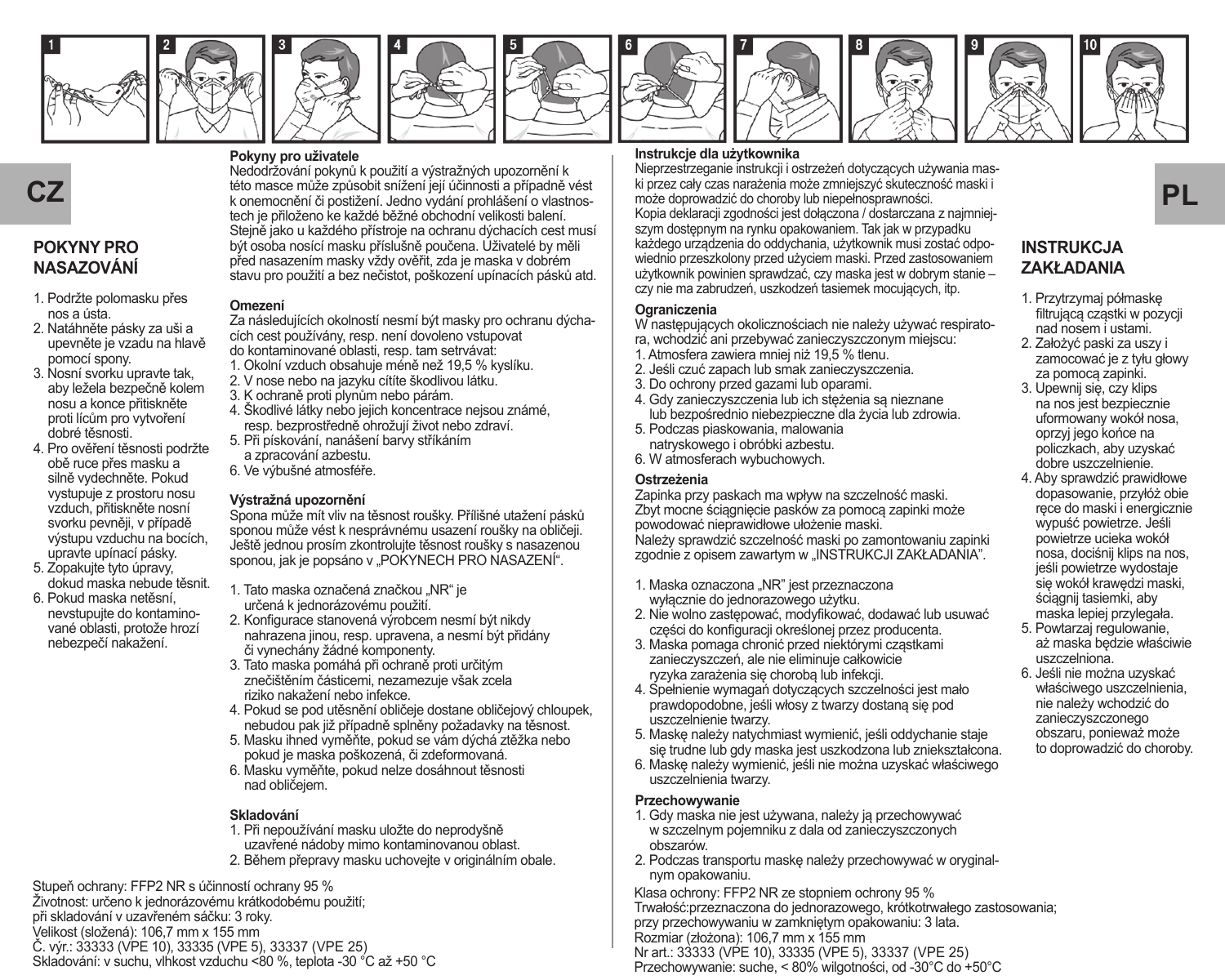

















## **NAVODILA ZA NAMESTITEV**

- 1. Masko držite čez nos in usta.
- 2. Trakove za glavo povlecite za ušesa in jih pritrdite za glavo s sponko za trakove za glavo.
- 3. Nosno sponko nastavite tako, da se varno prilega okrog nosu in prilagodite konce ob licih, da ustvarite dobro tesnienie.
- 4. Za preverjanje tesnjenja z obema rokama pokrijte masko in močno izdihnite. Če pride do uhajanja zraka v predelu nosu, pritisnite nosno sponko močneje, pri uhajanju zraka na straneh pa prilagodite naglavna trakova.
- 5. Prilagajanja ponavljajte, dokler maska ni tesna.
- 6. Če maska ni tesna, ne vstopajte v onesnaženo območje, ker obstaja nevarnost okužbe.

#### **Navodila za uporabnika**

Neupoštevanje navodil za uporabo in opozoril za to masko lahko zmanjša njeno učinkovitost in lahko privede do bolezni in invalidnosti. Izvod izjave o skladnosti je priložen vsaki komercialni velikosti embalaže. Kot pri vsaki opremi za zaščito dihal se mora uporabnik pred vsako uporabo ustrezno usposobiti. Uporabniki morajo pred namestitvijo vedno preveriti, če je maska v dobrem stanju za uporabo in brez nečistoč, poškodb na naglavnima trakovoma itd.

#### **Omejitev**

V naslednjih okoliščinah ne smete uporabljati masko za zaščito dihal oz. ne smete vsopati oz. ostati v onesnaženem območju:

- 1. Zrak okolja vsebuje manj kot 19,5 % kisika.
- 2. Vohate ali okusite škodljivo snov.
- 3. Za zaščito pred plini in hlapi.
- 4. Škodljive snovi ali njihove koncentracije so neznane oz. neposredno škodljive za življenje in zdravje.
- 5. Pri peskanju, barvanju s pršenjem in obdelavi z azbestom.
- 6. Pod eksplozivno atmosfero.

#### **Opozorila**

Sponka traku za lase lahko vpliva na tesnitev maske. Premočno pritegnjeni trakovi skozi sponko lahko povzročijo nenatančno namestitev maske.

Prosimo preverite ali maska tesni z nameščeno sponko za trakove za glavo, kot je opisano v poglavju "NAVODILA ZA NAMESTITEV".

- 1. Ta maska, opremljena z znakom "NR", je namenjena za enkratno uporabo.
- 2. Konfiguracije, ki jo je navedel proizvajalec, se ne sme nikoli zamenjati oz. spremeniti in nobenih komponent ni dovoljeno dodajati ali izpustiti.
- 3. Maska pomaga pri zaščiti pred določenimi onesnaževalci z delci, vendar v celoti ne preprečuje tveganja za okužbo ali infekcijo.
- 4. Če obrazne dlake pridelo pod obrazno zatesnitev, zahteve glede tesnosti morda ne bodo izpolnjene.
- 5. Masko zamenjajte takoj, če je dihanje oteženo ali če je maska poškodovana oz. deformirana.
- 6. Masko zamenjajte, če ni mogoče doseči tesnosti na obrazu.

#### **Shranjevanje**

- 1. Pri neuporabi masko shranjujte v tesni posodi izven onesnaženih območij.
- 2. Med prevozom masko hranite v originalni embalaži.

Stopnja zaščite: FFP2 NR s kategorijo zaščite 95 % Rok trajanja: predvideno za enkratno kratkoročno uporabo; pri skladiščenju v zaprti vreči: 3 leta. Velikost (zloženo) 106,7mm x 155mm Št. art. 33333 (VPE 10), 33335 (VPE 5), 33337 (VPE 25) Skladiščenje: skladiščite na suhem mestu, <80% zračne vlažnosti, na 30°C do +50°C

## **Pokyny pre užívateľa**

 ${\sf SI}$   $\sf SI$   $\sf S$   $\sf N$   $\sf S$   $\sf N$   $\sf S$   $\sf N$   $\sf N$   $\sf N$   $\sf N$   $\sf N$   $\sf N}$   $\sf N$   $\sf N}$   $\sf N}$   $\sf N}$   $\sf N}$   $\sf N}$   $\sf N}$   $\sf N}$   $\sf N}$   $\sf N}$   $\sf N}$   $\sf N}$   $\sf N}$   $\sf N}$   $\sf N}$   $\sf N}$   $\sf N}$   $\sf N}$   $\sf N}$   $\sf N}$   $\$ Nerešpektovaním pokynov na používanie a výstražných prípadne sa môžete nakaziť alebo Vám bude maska prekážať. Konformitačné vyhlásenie je priložené v každom bežnom balení. Tak ako v prípade každého ochranného dýchacieho prístroja musí byť používateľ najskôr adekvátne poučený. Skôr ako si masku nasadíte, vždy sa uistite, či maska nie je poškodená, znečistená, či nie sú poškodené pásy atď.

#### **Obmedzenie**

Ochrannú dýchaciu masku nepoužite, resp. nevstupujte do kontaminovaného priestoru, ani sa v ňom nezdržiavajte za týchto okolností:

- 1. Okolitý vzduch obsahuje menej ako 19,5 % kyslíka.
- 2. Čuchom alebo chuťou cítite prítomnosť škodliviny.
- 3. Na ochranu proti plynom alebo výparom.
- 4. Nie sú známe škodliviny alebo ich koncentrácie, resp. tieto priamo ohrozujú život alebo zdravie.

5. Pri pieskovaní, striekaní farieb a prácach s azbestom. 6. Vo výbušnej atmosfére.

## **Výstražné pokyny**

Svorka na náhlavné popruhy môže mať vplyv na tesnosť masky. Príliš pevné dotiahnutie popruhov svorkou môže spôsobiť nepresné nasadenie masky. Ešte raz skontrolujte tesnosť masky s upevnenou svorkou na náhlavné popruhy podľa popisu v "NÁVOD NA PRILOŽENIE".

- 1. Táto maska označená značkou "NR" je určená na jednorazové použitie.
- 2. Výrobcom zadanú konfiguráciu nikdy nenahradzujte ani nemodifikujte, nepridávajte, ani neodstraňujte žiadne komponenty.
- 3. Táto maska pomáha pri ochrane pred určitými kontaminovanými čiastočkami, avšak celkom nevylúči riziko nákazy alebo infekcie.
- 4. Ak sa chĺpky na tvári dostanú pod tesnenie, maska už nemusí dobre tesniť.
- 5. Masku si ihneď vymeňte, ak sa Vám ťažko dýcha, alebo ak je maska poškodená alebo zdeformovaná.
- 6. Masku vymeňte, ak maska na tvári nedostatočne tesní.

#### **Skladovanie**

- 1. Keď masku nepoužívate, skladujte ju v dobre uzatvorenej nádobe mimo znečistených priestorov.
- 2. Masku počas transportu skladujte v originálnom obale.

Stupeň ochrany: FFP2 NR so stupňom filtrácie 95 % Životnosť: určené na jednorazové krátkodobé použitie; pri skladovaní v uzatvorenom vrecku: 3 roky. Rozmer (zložený): 106,7 mm x 155 mm Výr. č.: 33333 (VPE 10), 33335 (VPE 5), 33337 (VPE 25) Skladovanie: na suchom mieste, < 80 % vlhkosť vzduchu, -30 °C až +50 °C

## **NÁVOD NA PRILOŽENIE**

- 1. Polomasku si pridržte na nose a ústach.
- 2. Potiahnite náhlavné popruhy za uši a upevnite popruhy za hlavou pomocou svorky na náhlavné popruhy.
- 3. Nosovú sponu prispôsobte tak, aby bezpečne priľahla na nos a konce pritlačte na líca, aby maska dobre priľahla.
- 4. Tesnosť skontrolujete tak, že obidvomi rukami pridržíte masku a intenzívne vydýchnete. Ak z okolia nosa uniká vzduch, pevnejšie pritlačte nosovú sponu. Ak vzduch uniká na bokoch, prispôsobte hlavové pásy.
- 5. Toto opakujte dovtedy, pokiaľ nebude maska dobre tesniť.
- 6. Ak maska netesní, do kontaminovaného priestoru nevstupujte, pretože by ste sa mohli nakaziť.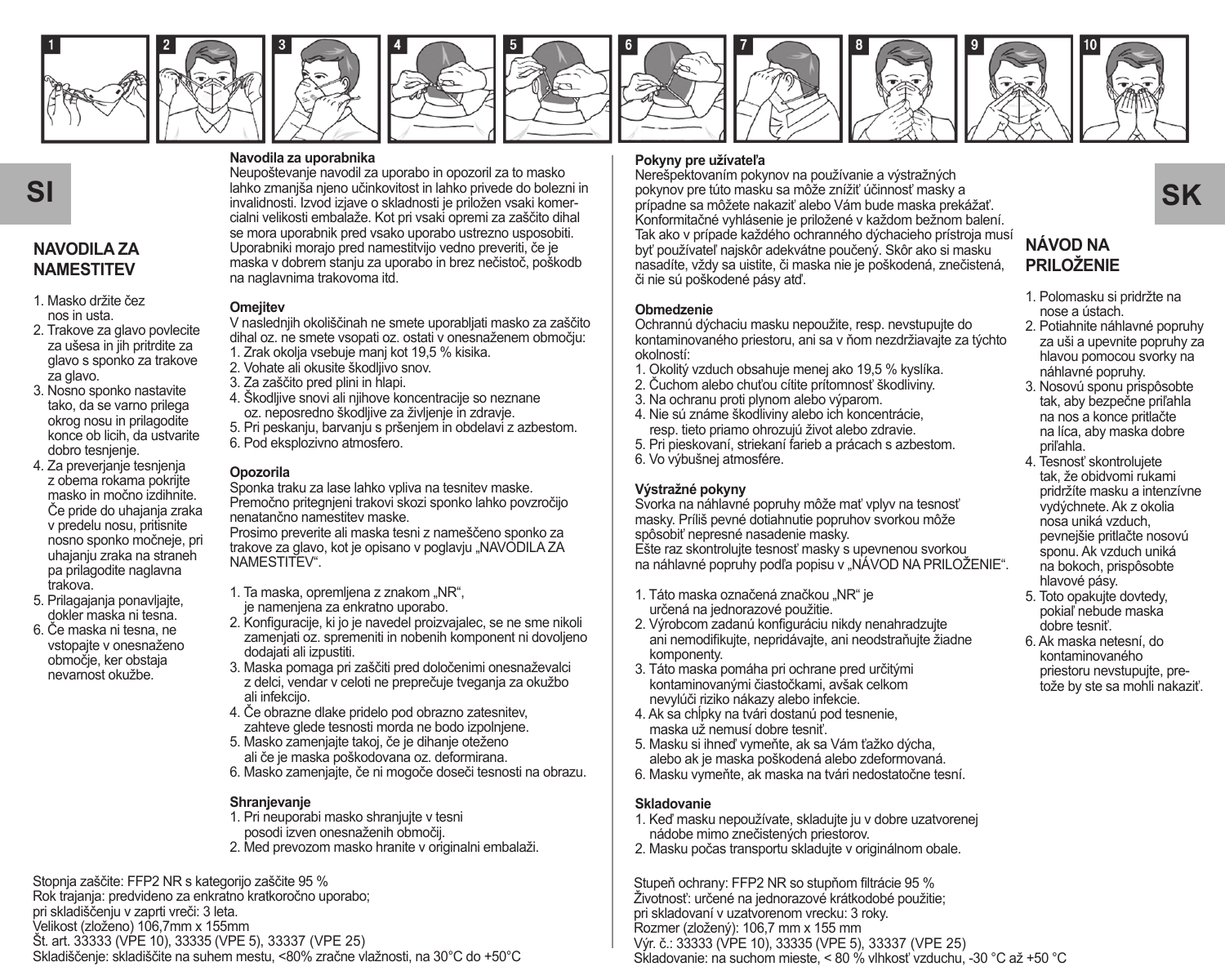

















## **FELHELYEZÉSI ÚTMUTATÓ**

- 1. Tartsa a félmaszkot az orrát és a száját fedő helyzetben.
- 2. Húzza a fejpántokat a füle mögé, és rögzítse a fejpántokat az erre szolgáló kapoccsal.
- 3. Győződjön meg arról, hogy az orrfedő rész biztonságosan borítia be az orrot fedő rész biztosan rögzül és annak végei jól zárnak az arcrésznél is.
- 4. A megfelelő illeszkedés ellenőrzéséhez a kezével csészét képezve fogja át a maszkot és lélegezzen intenzíven. Ha szivárgást észlel az orrnál, szorítsa az orrot fedő részt. Ha a levegő a széleknél szivárog, akkor igazítsa meg a fejrögzítő madzagokat.
- 5. Ismételje meg az igazításokat mindaddig, míg a maszk nem rögzül megfelelően.
- 6. Ha a megfelelő rögzülés nem érhető el, akkor ne lépjen be szennyezett területre. Ellenkező esetben megbetegedhet.

#### **Használati útmutató**

Az útmutatóban foglaltak és a figyelmeztetések figyelmen hatékonyságát és az betegségekhez vagy egészségkárosodáshoz vezethet. A megfelelőségi nyilatkozat másolatát minden legkisebb kereskedelmi csomagoláson megtalálja/ezekhez csatolásra kerül. Mint minden légzésvédelmi felszerelés esetén, a viselőt megfelelően be kell tanítani a használat megkezdése előtt. A használat megkezdése előtt a viselő ellenőrizze a maszk jó állapotát. Ne legyen rajta szennyeződés, a szíjak ne legyenek károsodottak stb.

#### **Korlátozások**

Ne használják a légzésvédelmet, ill. ne lépjenek azzal szennyezett területekre, ha a következő körülmények bármelyike fennáll: 1. A légkör 19,5 %-nál kevesebb oxigént tartalmaz.

- 2. Ha a szennyezett anyag szagát vagy ízét érzi.
- 3. Gázok és gőzök elleni védekezésként.
- 4. Ha a szennyeződéseket vagy azok koncentrációját nem ismerik, avagy azok közvetlen veszélyt jelentenek az emberi életre vagy egészségre.
- 5. Homokszóráshoz, festékpermetezéshez és azbesztes kezelésekhez nem használható.
- 6. Robbanásveszélyes terekben nem használható.

#### **Figyelmeztetések**

A fejpántkapocs befolyásolja a maszk szorosságát. A fejpántok túlságosan erős meghúzása a maszk helytelen illeszkedéséhez vezethet. A fejpántkapocs segítségével még egyszer ellenőrizze a maszk szorosságát a FELHELYEZÉSI ÚTMUTATÓ leírtaknak megfelelően.

1. A maszkon lévő "NR" jelölés az egyszer használhatóságra utal.

- 2. Soha ne cserélje ki, ne módosítsa, ne adjon hozzá és ne vegyen le alkatrészeket a gyártói specifikációk szerinti konfigurációról vagy ahhoz.
- 3. A maszk bizonyos részecskeszennyeződések elleni védelemben segít, de nem képes teljesen kiküszöbölni a megbetegedések vagy fertőzések kockázatát.
- 4. Nem valószínű, hogy a szivárgási követelmények teljesülnek, ha arcszőrzet kerül az arczáró részek alá.
- 5. A maszkot azonnal cserélni kell, ha a légzés nehézkessé válik vagy ha a maszk károsodik vagy eltorzul.
- 6. Cseréljék a maszkot, ha az arc megfelelő fedése nem érhető el.

#### **Tárolás**

- 1. A maszkot lezárt konténerben tárolják, a szennyeződött területektől távol, ha nem használják azt.
- 2. A maszkot a szállítás során az eredeti csomagolásban kell tárolni.

Védelmi osztály: FFP2 NR 95 %-os szűrési hatékonysággal Minőségét megőrzi: egyszeri, rövid ideig tartó használatra készült; zárt tasakban tárolva: 3 évig. Méret (összehajtva): 106,7 mm x 155 mm Cikkszám: Sz.: 33333 (VPE 10), 33335 (VPE 5), 33337 (VPE 25) Tárolás: száraz helyen, <80% páratartalom, -30 °C és +50 °C között

#### **Informacije za korisnike**

**HU** kívül hagyása a maszk használata során csökkenti a maszk **bezető a magyar a magyar a magyar a magyar a magyar HR**<br>HU kívül hagyása a maszk használata során csökkenti a maszk **bezető a magyar a magyar a magyar a magyar** Nepridržavanje uputa za uporabu i upozorenja vezanih za ovu masku može dovesti do smanjenja njene učinkovitosti i mogućih oboljenja ili invalidnosti. Sve veličine komercijalnih pakiranja sadrže jedan primjerak izjave o sukladnosti. Kao i kod svake zaštitne naprave za disanje, prije korištenja nositelj mora dobiti odgovarajuću obuku. Prije postavljanja maske korisnici uvijek moraju provjeriti njenu ispravnost – bez nečistoća, bez oštećenja na trakama za glavu itd.

#### **Ograničenje**

Nemojte koristiti zaštitnu masku za disanje, odnosno ulaziti ili boraviti u onečišćenom prostoru pod sljedećim uvjetima:

- 1. Okolni zrak sadrži manje od 19,5 % kisika.
- 2. Možete osjetiti miris ili okus štetne tvari.
- 3. Za zaštitu od plinova ili para.
- 4. Štetne tvari ili njihova koncentracija su nepoznati odnosno izravno ugrožavaju život ili zdravlje.

5. Kod pjeskarenja, raspršivanja boje i obrađivanja azbestom. 6. U eksplozivnoj atmosferi.

#### **Upozorenja**

Kopča za trake može utjecati na nepropusnost maske. Prejako stezanje traka kopčom može dovesti do neispravnog nalijeganja maske. Molimo provjerite još jednom nepropusnost maske, kada je postavljena kopča za trake kako je opisano u "UPUTAMA ZA POSTAVLJANJE".

- 1. Ova maska s oznakom "NR", namijenjena je jednokratnoj uporabi.
- 2. Konfiguracija koja je utvrđena od proizvođača nipošto se ne smije zamjenjivati, odnosno mijenjati, a sastavni se dijelovi ne smiju dodavati ili izostavljati.
- 3. Ova maska pomaže pri zaštiti od onečišćenja određenim česticama, ali ne uklanja u potpunosti opasnost od zaraze.
- 4. Ukoliko dlake lica dospiju pod brtvu za lice, zahtjevi za nepropusnost se eventualno neće moći ispuniti.
- 5. Smjesta zamijenite masku ukoliko disanje postane otežano ili se maska ošteti, odnosno deformira.
- 6. Zamijenite masku ako se ne može postići ispravno brtvljenje lica.

#### **Skladištenje**

- 1. Za vrijeme nekorištenja masku držite u nepropusnom spremniku izvan onečišćenih prostora.
- 2. Tijekom transporta masku čuvajte u originalnom pakiranju.

Razina zaštite: FFP2 NR sa stupnjem zaštite od 95 % Trajnost: predviđena za jednokratnu kratkotrajnu upotrebu; u slučaju skladištenja u zatvorenoj vrećici: 3 godine. Veličina (sklopljena): 106,7mm x 155mm Proizvod br.: 33333 (VPE 10), 33335 (VPE 5), 33337 (VPE 25) Skladištenje: Na suhom, <80% vlažnost zraka, -30°C do +50°C

## **UPUTE ZA POSTAVLJANJE**

- 1. Držite polumasku u položaju iznad nosa i usta.
- 2. Povucite trake za glavu iza ušiju i učvrstite trake iza glave s pomoću kopče za trake.
- 3. Nosnu kopču sigurno priljubite uz nos, a njene rubove prislonite na obraze kako bi se osiguralo dobro brtvljenje.
- 4. Za provjeru propusnosti stavite obje ruke iznad maske i snažno izdahnite. Ako zrak izlazi iz nosnog prostora, pričvrstite nosnu kopču. Ako zrak izlazi oko rubova, prilagodite trake za glavu.
- 5. Ponavljajte ovaj postupak sve dok ne postignete nepropusnost maske.
- 6. Ako je maska propusna, ne ulazite u onečišćeni prostor jer u suprotnome postoji opasnost od zaraze.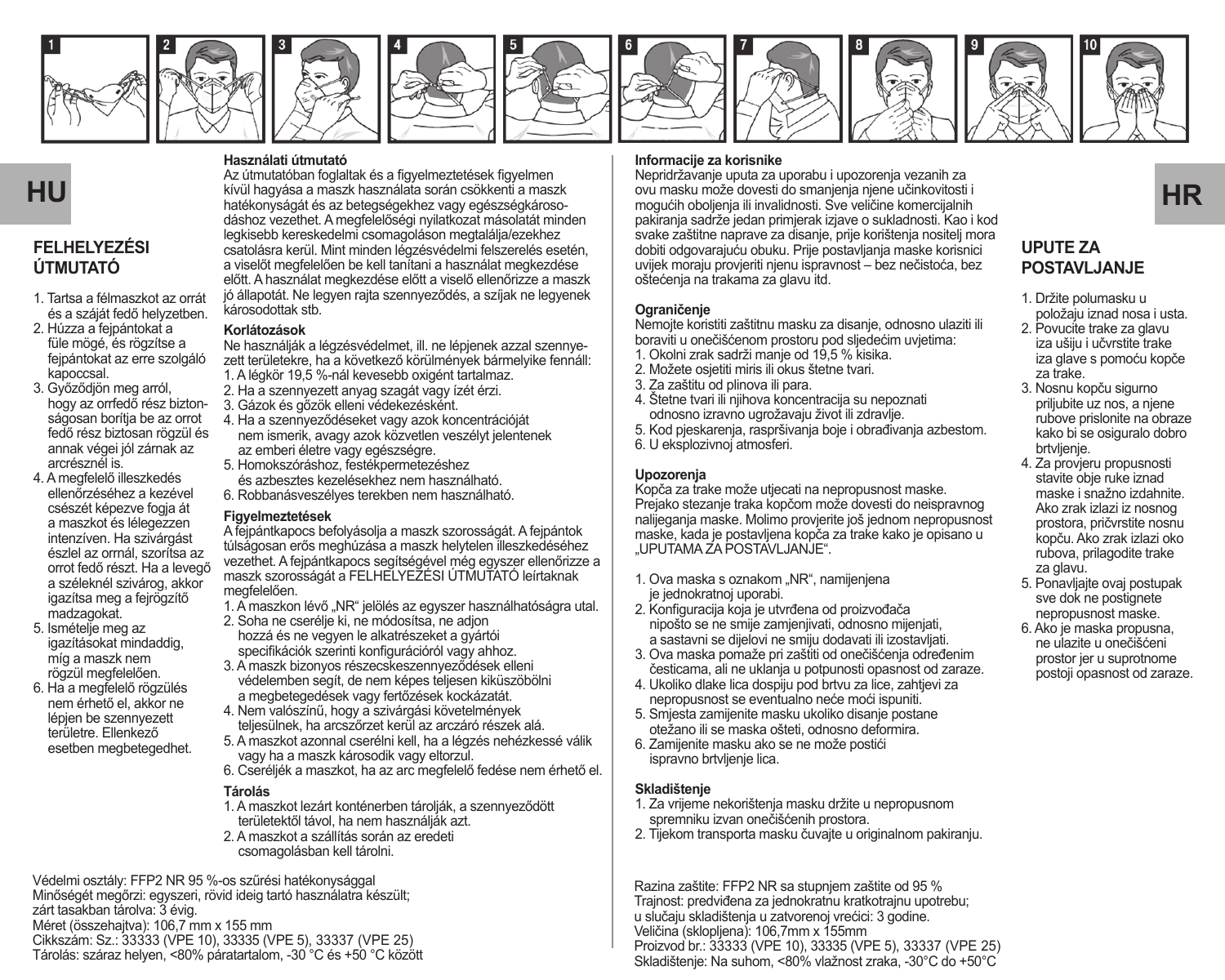





**Indicații de utilizare**











#### **Indicații referitoare aplicare**

- 1. Țineți masca peste nas și peste gură.
- 2. Trageți benzile pentru cap în spatele urechilor și fixați benzile în spatele capului cu clema pentru benzi.
- 3. Adaptați clema pentru nas astfel încât să stea în siguranță în jurul nasului și mulați capetele pe obraji pentru a obține o etanșeitate bună.
- 4. Pentru verificarea etanșeității țineți ambele mâini deasupra măștii și expirați puternic. Dacă aerul iese din orificiul nazal, apăsați mai bine pe clema pentru nas, dacă aerul iese pe laterale adaptați benzile pentru cap.
- 5. Repetați reglajele până când masca este etanșă.
- 6. Dacă masca nu este etanșă, nu intrați în zona impură deoarece există pericolul de infectare.

Nerespectarea instrucțiunilor de utilizare și a indicațiilor de avertizare referitoare la această mască poate duce la reducerea eficienței și după caz la boli sau handicap. O copie a declarației de conformitate se regăsește în fiecare dimensiune de ambalaj disponibilă în comerț. La fel ca în cazul fiecărui dispozitiv de protecție respiratorie, purtătorul trebuie instruit corespunzător înainte de utilizare. Utilizatorii trebuie să verifice înainte de aplicare dacă masca este într-o stare bună de funcționare și nu are impurități, daune pe benzile de pe cap, etc.

#### **Limitare**

Nu trebuie să folosiți masca de protecție în următoarele condiții resp. nu trebuie să intrați într-o zonă contaminată resp. să rămâneți acolo.

- 1. Aerul înconjurător conține mai puțin de 19,5% oxigen.
- 2. Mirositi sau gustati o substanță dăunătoare
- 3. Pentru protecția împotriva gazelor sau a vaporilor.
- 4. Substanțele dăunătoare sau concentrațiile acestora sunt necunoscute resp. sunt dăunătoare pentru viață sau sănătate.
- 5. În cazul sablării cu nisip, a pulverizării cu vopsea și a tratărilor cu azbest.
- 6. În atmosfere explozibile.

#### **Avertizări**

Clema pentru benzile de cap poate influența etanșeitatea măștii. O poziție prea strânsă a benzilor poate duce la o poziție incorectă a măștii. Vă rugăm să verificați etanșeitate măștii cu clema pentru benzi conform descrierii din "INDICAȚII PENTRU APLICARE". 1. Această mască prevăzută cu simbolul "NR" este destinată uzului unic.

- 2. Configurația menționată de producător nu trebuie înlocuită resp. modificată și nu trebuie introduse sau omise componente.
- 3. Această mască ajută la protecția împotriva anumitor impurități de particule, dar nu previne complet riscul de contaminare sau de infectare.
- 4. Dacă părul facial pătrunde sub suprafața etanșă, cerințele de etanșeitate nu sunt îndeplinite.
- 5. Schimbați imediat masca, dacă vă este greu să respirați sau dacă masca este deteriorată sau deformată.
- 6. Schimbați masca dacă etanșeitatea nu este atinsă deasupra măștii.

#### **Depozitare**

- 1. Depozitați masca în cazul neutilizării într-un recipient deasupra zonelor impure.
- 2. Depozitați masca în timpul transportului în ambalajul original.

Nivel de protecție: FFP2 NR cu grad de protecție 95% Valabilitate: pentru utilizare pe termen scurt, de unică folosință; a se

depozita doar într-o pungă închisă: 3 ani.

Dimensiuni (pliată): 106,7mm x 155mm

Nr. art. 33333 (VPE 10), 33335 (VPE 5), 33337 (VPE 25) Depozitare: uscată, <80% umiditatea aerului, -30°C până la +50°C

#### **Указания за потребителя**

**RO** avertizer erferitorie la aceastá mascá poste duce la escuela especialmente por escriptivo en el proporcionalmente forme el proporcionalmente a proporcionalmente de la contradactionalmente de la contradactionalmente de Неспазване на инструкциите за употреба и дупредителните указания за тази маска може да доведе до намаляване на нейната ефективност и съответствие е приложено към всеки предлаган в търговската мрежа размер на опаковката. Както при всеки респираторен уред носещото лице трябва да бъде обучено съответно преди употреба. Потребителите трябва преди всяко поставяне да проверяват, дали маската е в добро състояние за употреба, дали е чиста от замърсявания, дали няма повреди по лентите за глава и т.н.

#### **Ограничение**

При следните обстоятелства не трябва да използвате защитната дихателна маска, респ. не трябва да влизате или да оставате в замърсена зона:

- 1. Околният въздух съдържа по-малко от 19,5% кислород.
- 2. Помирисвате или вкусвате вредното вещество.
- 3. За защита срещу газове или изпарения.
- 4. Вредните вещества или техните концентрации са неизвестни или непосредствено опасни за живота или здравето.
- 5. При песъкоструене, пръскане с боя и третирания с азбест.
- 6. При експлозивна атмосфера.

#### **Предупредителни указания**

Щипката за ленти за глава може да укаже влияние върху плътността на маската. Прекалено силно стягане на лентите чрез щипката може да доведе до неточно положение на маската. Моля, проверете още веднъж плътността на маската при поставена щипка за ленти за глава, както е описано в "ИНСТРУКЦИИ ЗА СЛАГАНЕ".

- 1. Тази снабдена със знака "NR" маска е предназначена за еднократна употреба.
- 2. Зададената от производителя конфигурация не трябва да се сменя или модифицира, както и не могат да се добавят или отстраняват компоненти.
- 3. Тази маска помага при защита от определени замърсявания с частици, но не предотвратява напълно риска от заразяване или инфекция.
- 4. Ако лицево окосмяване попадне под уплътнението за лицето, е вероятно изискванията за непропускливост да не бъдат изпълнени.
- 5. Незабавно сменете маската, ако дишането Ви е затруднено или маската бъде повредена или деформирана.
- 6. Сменете маската, ако непропускливост върху лицето не може да бъде постигната.

#### **Съхранение**

- 1. Когато не използвате маската я съхранявайте в плътен контейнер извън замърсените зони.
- 2. По време на транспорт съхранявайте маската в оригиналната опаковка.

Ниво на защита: FFP2 NR със степен на защита 95% Срок на годност: продуктът е предвиден за еднократна кратковременна употреба; при съхранение в затворена торбичка: 3 години. Размер (сгъната): 106,7mm x 155mm Арт. №: 33333 (VPE 10), 33335 (VPE 5), 33337 (VPE 25) Съхранение На сухо, <80% влажност на въздуха, -30°C до +50°C

#### **Указания за поставяне**

- 1. Поставете полумаската върху носа и устата.
- 2. Издърпайте лентите за глава зад ушите и закрепете лентите зад главата с щипката за ленти за глава.
- 3. Регулирайте щипката за нос така, че да лежи сигурно около носа, и приберете краищата към бузите, за да получите добра непропускливост.
- 4. За проверка на непропускливостта поставете дете ръце върху маската и издишайте силно. Ако от мястото около носа излиза въздух, притиснете щипката за нос по-силно, а при излизане на въздух отстрани, регулирайте лентите за глава.
- 5. Повтаряйте настройките, докато маската е непропусклива.
- 6. Ако маската не е непропусклива, не влизайте в замърсената зона, защото в противен случай има опасност от заразяване.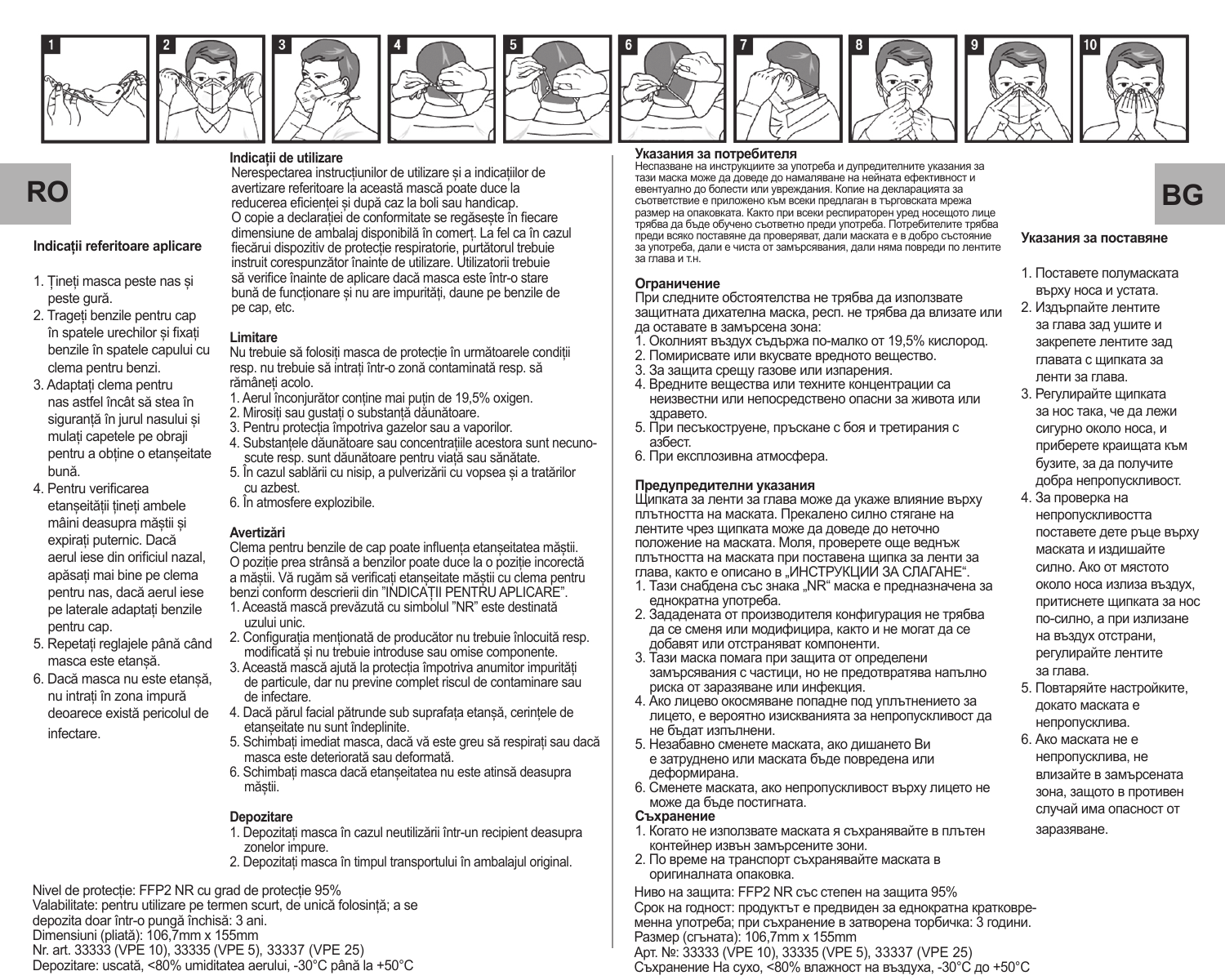















#### **Pealepanemise juhised**

- 1. Hoidke poolmask nina ja suu kohal.
- 2. Tõmmake kinnituspaelad kõrvade taha ja kinnitage paelad kuklal kinnituspaela klambriga.
- 3. Kohandage ninaklambrit nii, et see oleks kindlalt nina ümber ja suruga otsad põskede vastu, saavutamaks head tihedust.
- 4. Tiheduse kontrollimiseks hoidke mõlemad käed maski kohal ja hingake tugevalt välja. Kui nina juurest tuleb välja õhku, vajutage ninaklamber tihedamalt peale; kui külgedelt tuleb välja õhku, reguleerige peapaelasid.
- 5. Korrake reguleerimistoiminguid, kuni mask istub tihedalt.
- 6. Kui mask ei ole tihe, ärge sisenege saastunud ruumi, kuna vastasel juhul valitseb nakatumisoht.

**Kasutusjuhised**

Antud maskiga seotud kasutusjuhiste ja hoiatuste eiramine võib vähendada selle tõhusust ning kaasa tuua haigusi või puudeid. Vastavusavaldus on kaasa pandud igale kaubanduses saadaoleva suurusega pakendile. Nagu iga hingamisteede kaitsevahendi puhul peab kandja olema enne kasutamist vastavalt koolitatud. Kasutaja peab enne maski pealepanemist alati kontrollima, kas mask on heas seisukorras ja puhas ning kas peapaeltel vm ei esine kahjustusi.

#### **Piirang**

- Järgmistes tingimustes ei tohi hingamisteede kaitsemaski kasutada; siseneda saastunud alale ega sellel viibida:
- 1. Ümbritsev õhk sisaldab alla 19,5 % hapnikku.
- 2. Tunnete haistmis- või maitsemeelega kahjulikku ainet.
- 3. Kaitseks gaaside või aurude eest.
- 4. Kahjuliku ained või nende kontsentratsioon on teadmata või kujutavat endast vahetut ohtu elule ja tervisele.
- 5. Liiva pritsimisel, värvi pihustamisel või asbesti töötlemisel.
- 6. Plahvatusohtlikus keskkonnas.

#### **Hoiatusjuhised**

Kinnituspaela klamber võib mõjutada maski tihedust. Kui paelad tõmmatakse klambriga liiga kõvasti kinni, võib mask halvasti istuda.

Kui kinnituspaela klamber on paigaldatud, kontrollige maski tihedust veelkord peatükis "PAIGALDUSJUHISED" esitatud juhisete kohaselt.

- 1. See, märgiga "NR" varustatud mask on mõeldud ühekordseks kasutamiseks.
- 2. Tootja poolt ettenähtud konfiguratsiooni ei tohi kunagi asendada ega muuta ning ühtegi komponenti ei tohi lisada ega eemaldada.
- 3. See mask aitab kaitsta teatud osakeste saaste eest, kuid ei kõrvalda täielikult nakkus- või infektsiooniohtu.
- 4. Kui näokatte alla satuvad näokarvad, ei pruugi tiheduse nõuded enam täidetud olla.
- 5. Vahetage mask kohe välja, kui tekib raskusi hingamisel või kui mask on kahjustatud või deformeerunud.
- 6. Vahetage mask välja, kui tihedust ümber näo pole võimalik saavutada.

#### **Hoiustamine**

- 1. Kui maski ei kasutata, hoidke seda tihedalt suletud mahutis, saastunud piirkondadest eemal.
- 2. Hoidke maski transportimise ajal originaalpakendis.

Kaitseklass: FFP2 NR, kaitseaste 95% Säilivusaeg: ette nähtud ühekordseks lühiajaliseks kasutamiseks; suletud kotis säilitamisel: 3 aastat. Suurus (voldituna): 106,7 mm x 155 mm Toote nr: 33333 (VPE 10), 33335 (VPE 5), 33337 (VPE 25) Hoiustamine: kuivas, <80% õhuniiskus, -30 °C kuni +50 °C

## **Lietotāja instrukcijas**

**EE LV** var samazināt maskas efektivitāti un, iespējams, izraisīt Šīs maskas lietošanas instrukciju un brīdinājumu neievērošana slimības vai invaliditāti. Katram komerciepakojumam ir

pievienota atbilstības deklarācijas kopija. Tāpat kā jebkuras citas elpošanas iekārtas gadījumā pirms lietošanas lietotājam ir jābūt atbilstoši apmācītam. Lietotājiem pirms maksas uzvilkšanas vienmēr jāpārbauda, vai tā ir labā stāvoklī un nesatur piesārņojumus, galvas saites nav bojātas, u.tt. **Ierobežojums**

#### Nelietojiet elpošanas aizsargmasku un neienāciet un neatrodieties piesārņotā vietā šādos gadījumos:

- 1. Apkārtējā gaisā ir mazāk nekā 19,5% skābekļa.
- 2. Jūs saožat piesārņojošu vielu vai sajūtat tās garšu.
- 3. Aizsardzībai pret gāzēm vai tvaikiem.
- 4. Piesārņojošas vielas vai to koncentrācija nav zināma, un līdz ar to nav zināms, vai tā ir tieši bīstama dzīvībai un veselībai.
- 5. Veicot smilšstrūklošanu, smidzinot krāsu un apstrādājot azbestu.
- 6. Sprādzienbīstamā atmosfērā.

#### **Brīdinājuma norādes**

Galvas lenču sastiprinātājs var ietekmēt maskas hermētiskumu. Ja sastiprinātājs lences savelk pārāk stingri, tas var izraisīt neprecīzu maskas novietojumu.

Lūdzu, vēlreiz pārbaudiet maskas hermētiskumu tad, kad ir piestiprināts galvas lenču sastiprinātājs, kā aprakstīts sadaļā "NORĀDĪJUMI PAR UZLIKŠANU".

- 1. Šī maska, kas marķēta ar apzīmējumu "NR", ir paredzēta vienreizējai lietošanai.
- 2. Ražotāja norādīto konfigurāciju nekad nedrīkst aizstāt vai mainīt, kā arī nedrīkst pievienot vai neizmantot jebkādus elementus.
- 3. Šī maska palīdz aizsargāties pret noteiktām piesārņojošu vielu daļiņām, bet pilnībā nenovērš inficēšanās risku vai infekciju.
- 4. Ja sejas mati nokļūst zem sejas blīvējuma, hermētiskuma prasības netiek izpildītas.
- 5. Nekavējoties nomainiet masku, ja jums ir grūti elpot vai ja maska ir bojāta vai deformēta.
- 6. Nomainiet masku, ja nav iespējams sasniegt hermētiskumu virs sejas.

#### **Glabāšana**

- 1. Kad masku nelieto, glabājiet to hermētiskajā konteinerā, prom no piesārņojošām vietām.
- 2. Pārvadāšanas laikā glabājiet masku oriģinālā iepakojumā.

Aizsardzības pakāpe: FFP2 NR ar 95% aizsardzības pakāpi Derīguma termiņš: paredzēta vienreizējai īslaicīgai lietošanai; uzglabājot slēgtajā maisiņā: 3 gadi. Izmērs (salocītā stāvoklī): 106,7 mm x 155 mm Preces Nr.: 33333 (VPE 10), 33335 (VPE 5), 33337 (VPE 25) Glabāšana: sausā vietā, gaisa mitrums: < 80%, no -30°C līdz +50°C



#### **Norādījumi par uzvilkšanu**

- 1. Turiet pusmasku pie deguna un mutes.
- 2. Aizvelciet galvas lences aiz ausīm un nostipriniet tās pakausī, izmantojot galvas lenču sastiprinātāju.
- 3. Pielāgojiet deguna saspraudi tā, lai tā cieši piegultu degunam, un piespiediet galus pie vaigiem, lai sasniegtu vajadzīgu hermētiskumu.
- 4. Lai pārbaudītu hermētiskumu, turiet abas rokas pie maskas un spēcīgi izelpojiet. Ja gaiss izplūst no deguna dobuma, stingrāk nospiediet deguna saspraudi; ja gaiss izplūst sānos, noregulējiet galvas saites.
- 5. Atkārtojiet noregulēšanu, līdz maska cieši pieguļ.
- 6. Ja maska nepieguļ cieši, neienāciet piesārņotajā vietā, pretējā gadījumā pastāv inficēšanās risks.